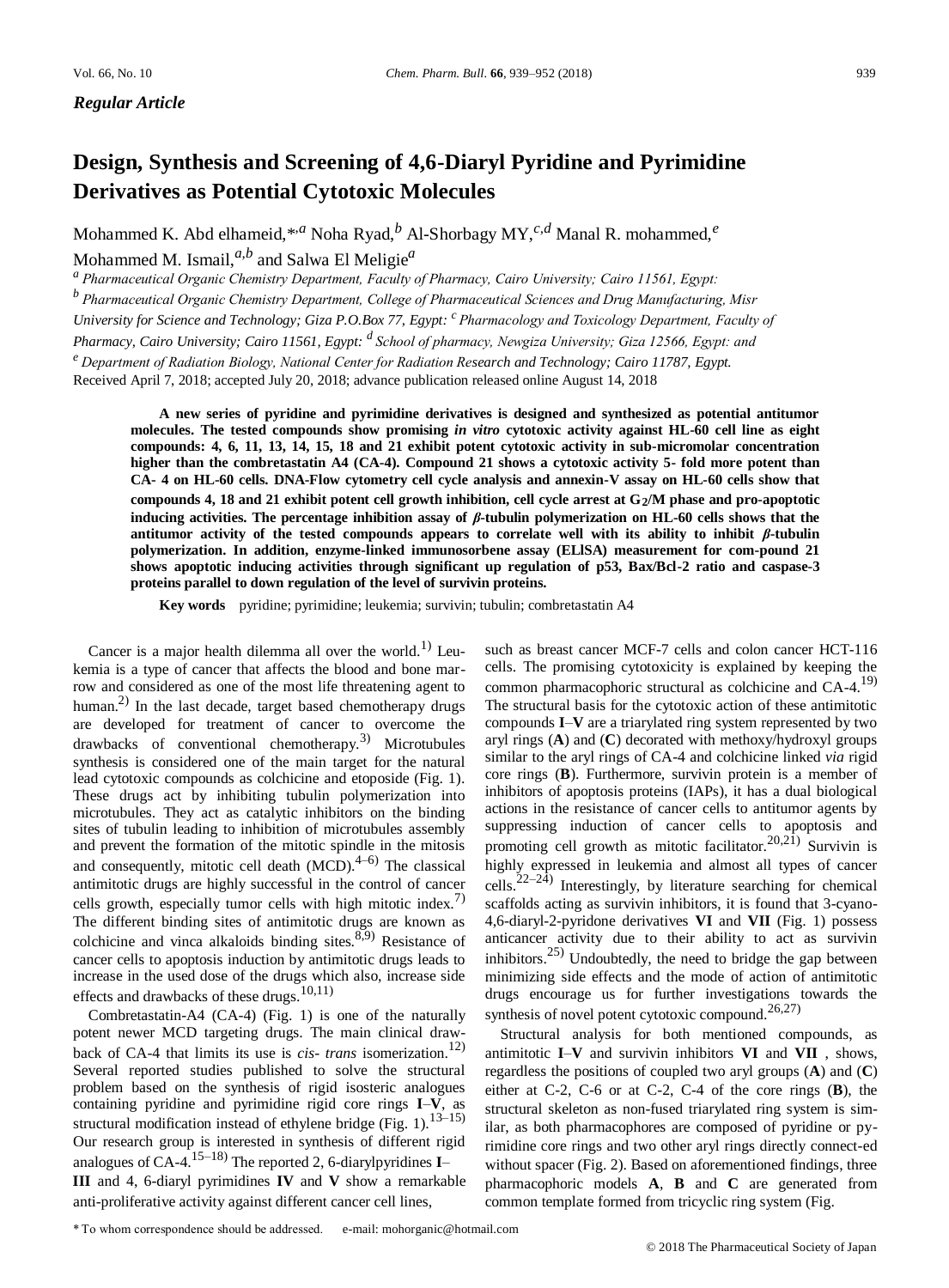

Fig. 1. Chemical Structures of Some Natural Mitosis Inhibitors (Colchicine and Etoposide), CA-4, Diaryl Pyridine **I**–**III**, **VI**, **VII** and Diaryl Py-rimidine Derivatives **IV**, **V** as Antimitotic Agents and Survivin Inhibitors

First aryl rings **A**, Core rings **B** represented by pyridine and pyrimidine moieties, the third aryl rings **C**, and pharmacophoric groups responsible for survivin inhibition.



AC=hydrogen bond acceptor, DO=hydrogen bond donner, H, hydrophobic group, A,B,C and D are aryl rings.

Fig. 2. Diagrammatic Sketch for Design Strategy of the Elucidated Lead Template and the Generated Three Hybrid Structural Model **A**, Model **B**, Model **C**, Where Triaryl Ring System Represent as Core Ring (Ring **B**), Aryl Ring Present in C-6 of the Core (Ring **A**) and C-4 Aryl (Ring **C**) *N*-Aryl acetamide groups as hydrophobic hydrogen bond donner acceptor moieties that increased binding affinity.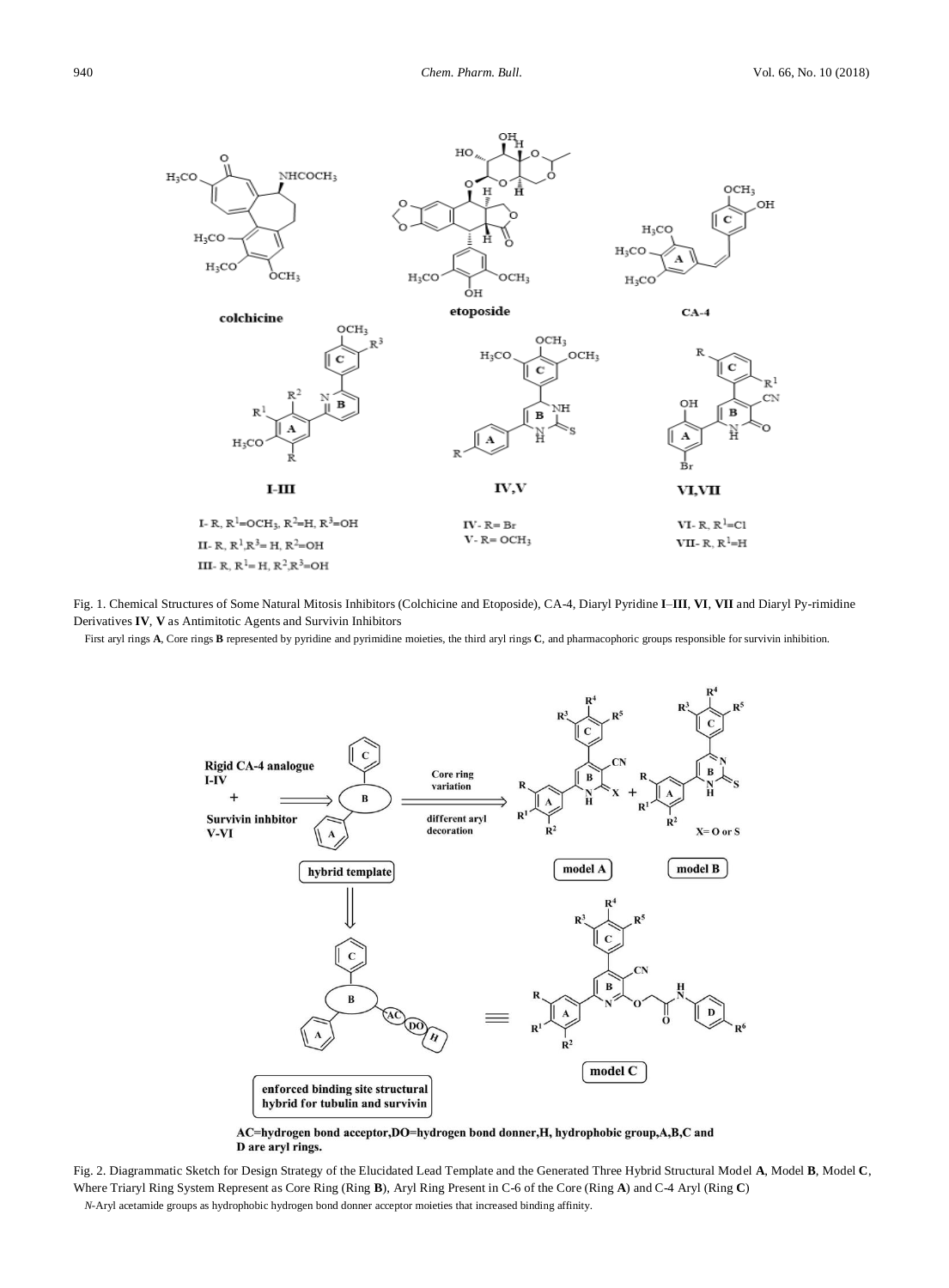2). The required three essential pharmacophoric features of colchicine site inhibitors (CSI) are present in the main structural template.<sup>28–30)</sup> The structural variation between the three models is the change in the core rings either as 2-oxopyridine and 2-thioxopyridine, as in model **A** or 3-pyrimidinthione, as in model **B**. In addition, a second variation is present in the structural extension of the model **A** with hydrophobic hydro-gen bond acceptor-donor pair fragments, as in model **C**. The model **A** (Fig. 2) is designed as the prototype structure with pyridine core ring representing a common part in the reported survivin and *β*-tubulin polymerization inhibitors. Further-more, in model **A**, the pyridine ring is reinforced with *ortho-*oxo or thioxocyano functional groups present in survivin inhibitors. Both aryl arms of the core ring are decorated with 4-methoxyphenyl, hydroxy methoxyphenyl and 3, 4, 5-trime-thoxyphenyl (TMP) groups similar to the ones present in the CA-4, and colchicine. Moreover, isosteric replacement of the pyridine ring core by pyrimidine ring as in the reported cytotoxic compounds **IV** and **V** that show promising antitumor activities lead to generation of pharmacophoric model **B** (Fig. 2).

In recent reports, the docking study results of CSI show that there are 7-pharmacophoric structural features for the binding between the receptor site and CSI drugs and to the best of our knowledge, none of the present CSI compounds have all of the 7- pharmacophoric features.<sup>28–30)</sup> This finding motivates us to design a third model **C**. The pharmacophoric model **C** is designed by grafting the structure of model **A** with *N*-aryl acetamide groups at C-2 of pyridine ring, as hydrophobic and hydrogen bond acceptor-donner pair groups, to increase pharmacophoric binding features towards binding site (Fig. 2). The therapeutic target of this rational design is to increase cytotoxic and to enhance pro-apoptotic activities of the novel compounds towards tumor cells. This tactic is the most efficacious therapeutic strategy to increase cytotoxic properties of the chemotherapeutic agents and decrease their side effects. $31$ )

#### **Results and Discussion**

**Chemistry** Sustainable development in organic chemistry is a growing target for all chemists in order to improve synthetic protocols for building up novel synthetic compound



10-X= S, R, R<sup>2</sup>, R<sup>3</sup> = H, R<sup>1</sup>, R<sup>4</sup>=OH, R<sup>5</sup>= OCH<sub>3</sub>

<sup>13-</sup>X= O, R, R<sup>I</sup>, R<sup>2</sup>, R<sup>5</sup> = OCH<sub>3</sub>, R<sup>4</sup>= OH, R<sup>3</sup> = H 14-X= O, R,  $R^2 = H$ ,  $R^1$ ,  $R^3$ ,  $R^4$ ,  $R^5 = OCH_3$ 15-X= O, R, R<sup>2</sup>, R<sup>3</sup> = H, R<sup>4</sup>= OH, R<sup>1</sup>=R<sup>5</sup>= OCH<sub>3</sub> 16-X= O, R,  $R^2 = H$ ,  $R^1 = OH$ ,  $R^3$ ,  $R^4$ ,  $R^5 = OCH$ , 19-R,  $R^1$ ,  $R^2$ ,  $R^3$ ,  $R^4$ ,  $R^5$  = OCH<sub>3</sub>

Reagents and conditions: a) ethanolic 5% NaOH, stirring, 2h, b) cynanothioacetamide, ethyl cyanoacetate, ammonium acetate, *n*-butanol, stirring, min, 150°C M.W. 5–10 min, thiourea, sodium ethoxide, ethanol, 110°C, M.W., 10 min.

Chart 1. Synthesis of 3-Cyano-4,6-diaryl-2-pyridinthione Derivatives **4**–**10**, 3-Cyano-4,6-diaryl-2-pyridinone Derivatives **11**–**16** and 4,6-Diaryl-3 pyrimidinthione Derivatives **17**–**19**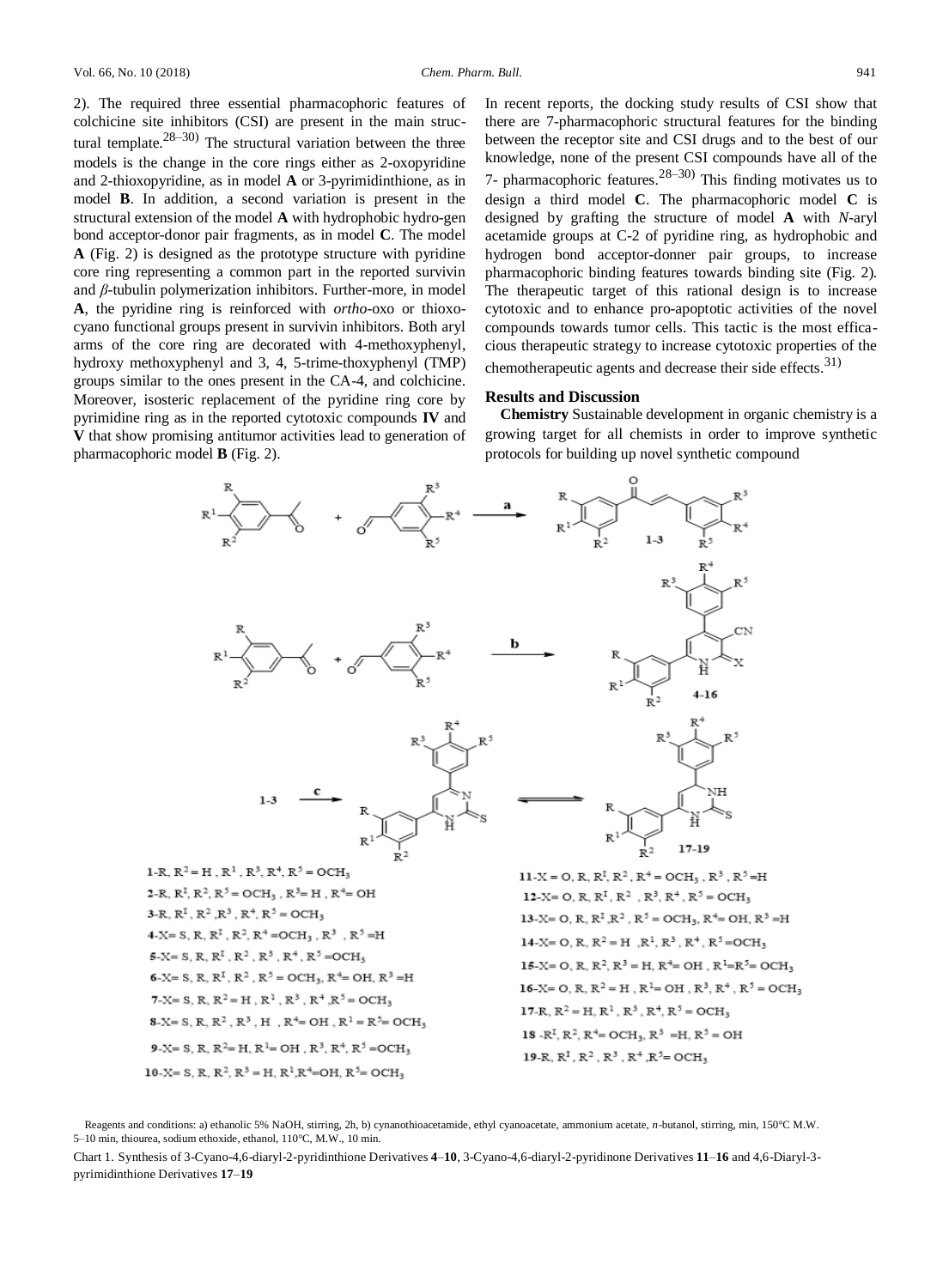

20-R,  $R^1$ ,  $R^2$ ,  $R^4$  = OCH<sub>3</sub>,  $R^3$ ,  $R^5$ ,  $R^6$  = H 21-R,  $R^1$ ,  $R^2$ ,  $R^4$ ,  $R^6$  = OCH<sub>2</sub>,  $R^3$ ,  $R^5$  = H

22-R,  $R^1$ ,  $R^2$ ,  $R^3$ ,  $R^4$ ,  $R^5$  = OCH<sub>3</sub>,  $R^6$  = H 23-R, R<sup>1</sup>, R<sup>2</sup>, R<sup>3</sup>, R<sup>4</sup>, R<sup>5</sup>, R<sup>6</sup> = OCH<sub>3</sub>

Reagents and conditions: d) *N*-aryl chloroacetamides, anhydrous potassium carbonate, ethanol, 100°C M.W., 15 min. Chart 2. Synthesis of 2-(3-Cyano-4,6-diarylpyridin-2-yl) oxy)-*N*-aryl Acetamides **20**–**23**

libraries. Microwave-assisted organic synthesis (MWAOS) is a branch of green chemistry which used in sustainable synthesis and has many advantages over conventional heating methods, such as being pollution free and eco-friendly.<sup>32)</sup> Recently, two synthetic microwave-assisted synthesis methodologies are established, open vessel microwave-assisted organic synthesis (OVMAOS), and closed vessel microwave-assisted organic synthesis (CVMAOS). The former has the advantages of being safe and could be used in a large scale, which is suitable for industrial chemistry.33) OVMAOS methodology is used herein in the synthesis of final compounds **4**–**23**. The synthetic steps included in the preparation of starting materials, intermediates and the target compounds **4**–**23** are illustrated in (Charts 1 and 2). The required starting materials **1**–**3** are prepared by condensation of aromatic aldehydes with substituted acetophenones under basic conditions (ethanolic sodium hydroxide solution), as reported.  $34,35$ )

Literature reports show that pyridine derivatives could be prepared using two synthetic pathways either by cyclization in one pot reaction *via* reaction of respective aldehydes, ketones, active methylene derivatives (ethylcyanoacetate or cyanoacetamide) and excess ammonium acetate, or, in two steps, *via* heating aldehydes and ketones to form chalcone derivatives then reacting the prepared chalcones with active methylenes in basic medium.36–38) The 2-pyridinthiones **4**–**10** and isosteric 2-pyridinones **11**–**16** are prepared herein by one pot four component-reaction, by reacting equimolar amount of appropriate aromatic aldehydes, substituted acetophenones, cyanothioacetamide or ethyl cyanoacetate and excess of ammonium acetate (Chart 1). The reaction mixture is irradiated in high boiling solvent, such as *n*-butanol. The cyclization of the reacting materials into corresponding 3-cyano-2-pyridin-thione derivatives  $4-10$  is confirmed by its  ${}^{1}$ H-NMR spectrum that displayed a singlet at  $\delta$  6.88 ppm for the CH proton of pyridine, while its <sup>13</sup>C-NMR spectrum also revealed signals at  $\delta$  117.6 and 161.8 ppm for nitrile and thiocarbonyl groups, respectively. The isomeric cyano-2-pyridinones **11**–**16** are prepared at low temperature and short reaction time than corresponding cyano-2-pyridinhiones. Its <sup>1</sup>H-NMR spectrum displays a singlet at  $\delta$ 6.97 ppm for the CH proton of pyridine ring and a broad D2O exchangeable singlet at *δ* 12.69 ppm for the NH proton. Compounds **13** and **15** are reported<sup>39)</sup> under conventional heating in low yields compared with that of microwave-assisted synthesis method. Furthermore, the reported data characterized compounds **13** and **15** only without any

biological screening.

Condensation of chalcones with thiourea under basic conditions, to afford the corresponding 3-pyrimidinthione is reported.15,40–42) In the present work, chalcone derivatives **1**–**3**, when heated with thiourea in presence of sodium ethoxide as basic catalyst for 5 min, under microwave-assisted conditions, give the corresponding 3,4-dihydropyrimidine-2-(1*H*) thiones. Proton spectra of compounds **17** and **18** show two doublets in the regions 5.04, 5.41 ppm correlated to the neighboring methine and methylene protons of pyrimidine. Condensation of chalcone derivative **3** with thiourea require a longer reaction time (15 min) to obtain the pyrimidine derivative **19**. The structure of the obtained product is 2-pyrimidinhione and not 3,4-dihydropyrimidine-2-(1*H*) thiones (Chart 1). The structure of the pyrimidine derivative  $19$  is confirmed by  $H-MMR$ spectra that display a singlet peak of methylene protons of pyrimidine at 7.74 ppm and devoid the two doublets correlated to the neighboring methine and methylene protons of pyrimidine. Compound **17** is previously prepared under conventional heating with the same physical and spectral data.<sup>15)</sup> Several synthetic trails are performed to prepare 3-pyrimidinone derivatives, using urea, however, unfortunately, all cyclization trails are unsuccessful. Alkylation of the 3-cyano-2-pyridi-nones **11** and **12** with different *N* -aryl acetamide derivatives using ethanol as a solvent and in the presence of anhydrous K2CO3 results in synthesis of ether derivatives **20**–**23** (Chart 2). The structure of the products is elucidated by  ${}^{1}$ H-NMR spectra that showed singlet peak of 2H of methylene protons of the side chain at 5.19 ppm, and by  $^{13}$ C-NMR that shows peak at 66.02 ppm, revealed to methylene carbon of the chain. Furthermore, 2D analysis for compound **23** (Heteronuclear Multiple Bond Correlation (HMBC) is carried out and shows a key correlation of the proton signal at  $\delta$  5.17 (CH 2) to <sup>13</sup>C signals at  $\delta$  163 (C-2) of 3- cyanopyridine ring) and absence of correlation to  $^{13}C$ signals at  $\delta$  157 (C-6 of cyanopyridine ring), indicating that alkylation is performed with oxygen and not nitrogen atoms. Similar synthetic procedures are performed to alkylate 3-cyano-2-pyridinthione derivatives **4**–**10**, however, these experimental trails failed to prepare thioether derivatives.

### **Biological Results and Discussion**

*In Vitro* Cytotoxic Activity of Compounds **4**–**23** over HL-60, MCF-7 and HCT-116 Cancer Cell Lines

The cytotoxic activity of the synthesized compounds **4**–**23** is evaluated against three human tumor cancer cell lines, leu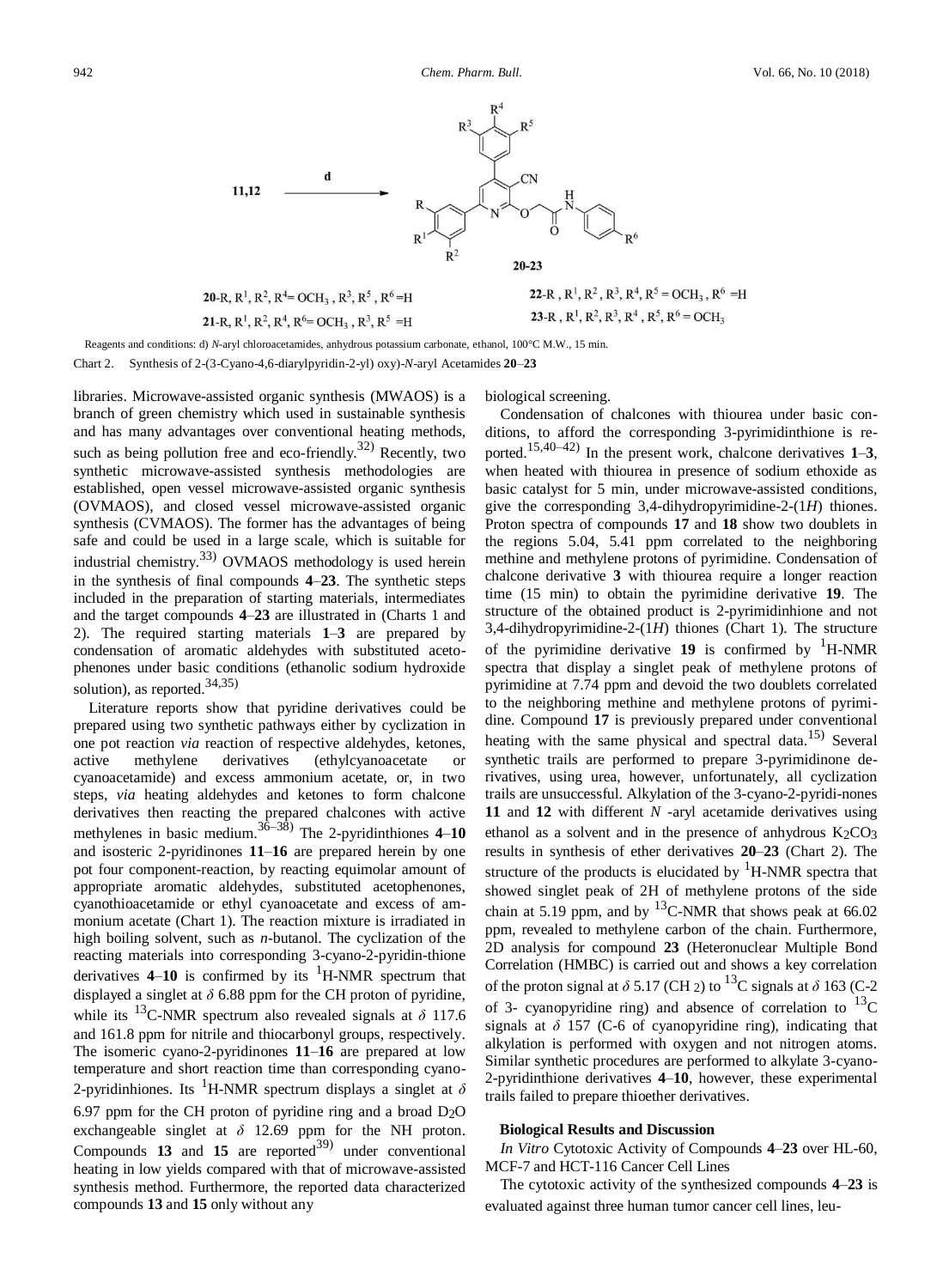kemia HL-60 cells, breast cancer MCF-7 cells, and colon cancer HCT-116 cells, using 3-[4,5-dimethylthiazol-2-yl]-2,5 diphenyltetrazolium bromide (MTT) assay, as described.<sup>43)</sup> The tested cancer cell lines are chosen for the following reasons: HL-60 leukemic cells are an excellent *in vitro* models for apoptosis studying assay.  $44,45$  Further, the reported lead structures **IV**, **V** showed a good cytotoxic activity against MCF-7 lines.15) CA-4 is included in the experiment as po-tent antimitotic standard drug for the study against HL-60, MCF-7 and HCT-116 cancer cells (IC50 :0.48, 0.04 and 1 *µ*M)

respectively). The results of the mean values of four experiments performed, expressed as IC50 values, are summarized in (Tables 1–3). Analysis of cytotoxicity results against three cancer cell lines shows the following experimental observations. Cytotoxicity results over HL-60 cells, compounds **4** and **21** with IC<sub>50</sub> (0.19 and 0.09  $\mu$ M) are more potent by 2- and 5fold higher than CA-4 (0.48  $\mu$ M), respectively. Six pyridine derivatives, **4**, **6**, **11**, **13**, **14** and **15**, pyrimidinthione derivative **18** and ether derivative **21** (IC<sub>50</sub> values ranging from 0.19 to  $0.47 \mu$ M) are more potent than control drug, meanwhile the

Table 1. *In Vitro* Cytotoxic Activity  $(IC_{50} \mu)$  of the Compounds **4–16** over HL-60, MCF-7 and HCT-116 Cancer Cell Lines



|          |                  |                  |                  |                  |                  |                  |                   | $\frac{(IC_{50} \mu M)^{a}}{a}$ |                   |  |
|----------|------------------|------------------|------------------|------------------|------------------|------------------|-------------------|---------------------------------|-------------------|--|
| Comp No. | $\mathbb{R}$     | R <sup>1</sup>   | $R^2$            | $R^3$            | R <sup>4</sup>   | $R^5$            | $HL$ -60 $^{(b)}$ | $MCF-7c$                        | $HCT-116^{d}$     |  |
| 4        | OCH <sub>3</sub> | OCH <sub>3</sub> | OCH <sub>3</sub> | H                | OCH <sub>3</sub> | H                | $0.19 \pm 0.02$   | $0.13 \pm 0.012$                | $3.97 \pm 0.38$   |  |
| 5        | OCH <sub>3</sub> | OCH <sub>3</sub> | OCH <sub>3</sub> | OCH <sub>3</sub> | OCH <sub>3</sub> | OCH <sub>3</sub> | $9.21 \pm 0.81$   | $0.30 \pm 0.02$                 | $65.6 \pm 6.31$   |  |
| 6        | OCH <sub>3</sub> | OCH <sub>3</sub> | OCH <sub>3</sub> | H                | <b>OH</b>        | OCH <sub>3</sub> | $0.21 \pm 0.03$   | $2.19 \pm 0.17$                 | $0.48 \pm 0.05$   |  |
| 7        | H                | OCH <sub>3</sub> | $\mathbf H$      | OCH <sub>3</sub> | OCH <sub>3</sub> | OCH <sub>3</sub> | $0.50 \pm 0.04$   | $0.21 \pm 0.02$                 | $5.91 \pm 0.60$   |  |
| 8        | H                | OCH <sub>3</sub> | Η                | H                | <b>OH</b>        | OCH <sub>3</sub> | $29.61 \pm 3.12$  | $19.0 \pm 1.80$                 | $6.71 \pm 0.56$   |  |
| 9        | H                | <b>OH</b>        | H                | OCH <sub>3</sub> | OCH <sub>3</sub> | OCH <sub>3</sub> | $23.2 \pm 2.13$   | $0.31 \pm 0.04$                 | $512.14 \pm 48.6$ |  |
| 10       | H                | <b>OH</b>        | H                | H                | <b>OH</b>        | OCH <sub>3</sub> | $3.44 \pm 0.41$   | $0.15 \pm 0.03$                 | $0.41 \pm 0.02$   |  |
| 11       | OCH <sub>3</sub> | OCH <sub>3</sub> | OCH <sub>3</sub> | H                | OCH <sub>3</sub> | H                | $0.25 \pm 0.02$   | $0.36 \pm 0.03$                 | $0.38 \pm 0.04$   |  |
| 12       | OCH <sub>3</sub> | OCH <sub>3</sub> | OCH <sub>3</sub> | OCH <sub>3</sub> | OCH <sub>3</sub> | OCH <sub>3</sub> | $2.66 \pm 0.27$   | $0.39 \pm 0.04$                 | $2.31 \pm 0.25$   |  |
| 13       | OCH <sub>3</sub> | OCH <sub>3</sub> | OCH <sub>3</sub> | H                | <b>OH</b>        | OCH <sub>3</sub> | $0.28 \pm 0.03$   | $15.08 \pm 1.81$                | $0.51 \pm 0.05$   |  |
| 14       | H                | OCH <sub>3</sub> | H                | OCH <sub>3</sub> | OCH <sub>3</sub> | OCH <sub>3</sub> | 0.47(pm)0.04      | $0.18 \pm 0.02$                 | $2.55 \pm 0.26$   |  |
| 15       | H                | OCH <sub>3</sub> | H                | H                | <b>OH</b>        | OCH <sub>3</sub> | $0.41 \pm 0.03$   | $0.19 \pm 0.04$                 | $5.13 \pm 0.54$   |  |
| 16       | H                | OH               | н                | OCH <sub>3</sub> | OCH <sub>3</sub> | OCH <sub>3</sub> | 110±12.62         | $218.2 \pm 22.21$               | $0.51 \pm 0.06$   |  |

*a*) The values given are mean of four experiments ± S.E.M., HL-60. *b*) Leukemia carcinoma, MCF-7. *c*) Human breast, HCT-116. *d*) Human colon cancer cell lines.

Table 2. *In Vitro* Cytotoxic Activity (IC<sub>50</sub>  $\mu$ M) of the Compounds **17–19** over HL-60, MCF-7 and HCT-116 Cancer Cell Lines



|          |                  |                  |                  |                  |                  |                  | $(IC_{50} \mu M)^{a}$ |                 |                  |
|----------|------------------|------------------|------------------|------------------|------------------|------------------|-----------------------|-----------------|------------------|
| Comp No. | R                | R <sup>1</sup>   | $R^2$            | $R^3$            | R <sup>4</sup>   | $R^3$            | HL- $60^{b}$          | $MCF-7c$        | $HCT-116^{d}$    |
| 17       | Н                | OCH <sub>3</sub> |                  | OCH <sub>3</sub> | OCH <sub>3</sub> | OCH <sub>3</sub> | $4.6 \pm 0.39$        | $1.46 \pm 0.15$ | $1.65 \pm 0.093$ |
| 18       | OCH <sub>3</sub> | OCH <sub>3</sub> | OCH <sub>3</sub> | Н                | ΟH               | OCH <sub>3</sub> | $0.36 \pm 0.08$       | $0.32 \pm 0.07$ | $0.71 \pm 0.07$  |
| 10       | OCH <sub>3</sub> | OCH <sub>3</sub> | OCH3             | OCH3             | OCH <sub>3</sub> | OCH <sub>3</sub> | $7.9 \pm 0.81$        | $2.14 \pm 0.22$ | $0.56 \pm 0.051$ |

*a*) The values given are mean of four experiments±S.E.M., HL-60. *b*) Leukemia carcinoma, MCF-7. *c*) Human breast, HCT-116. *d*) Human colon cancer cell lines.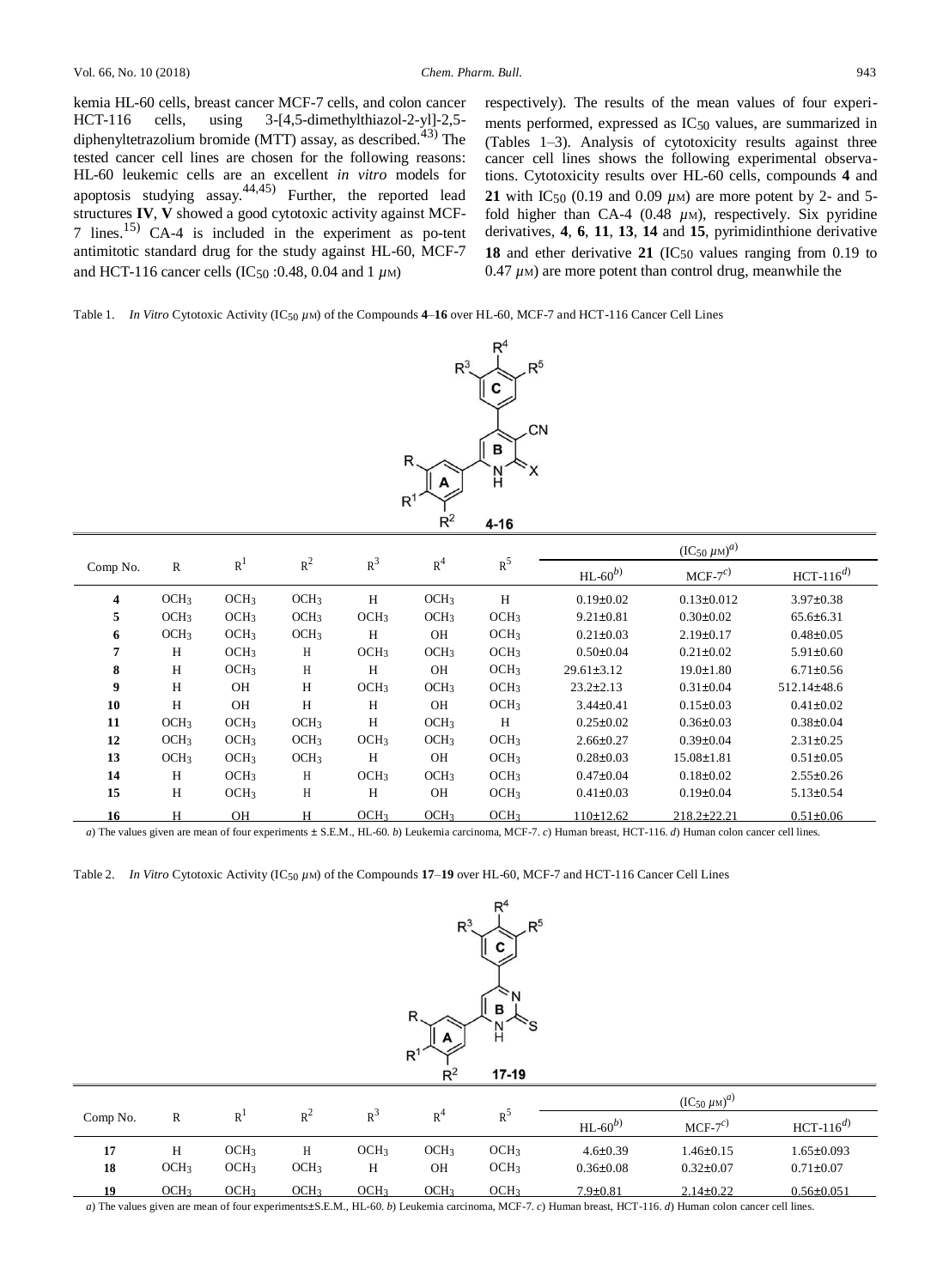### Table 3. *In Vitro* Cytotoxic Activity (IC<sub>50</sub>  $\mu$ M) of the Compounds **20–23** over HL-60, MCF-7 and HCT-116 Cancer Cell Lines



| Comp No. | R                | $R_1$            | $\mathbb{R}^2$   | R <sup>3</sup> | R <sub>4</sub>   | R۶               | R <sub>6</sub>   | ${(\text{IC}_{50} \mu \text{m})}^{a)}$ |                  |                 |
|----------|------------------|------------------|------------------|----------------|------------------|------------------|------------------|----------------------------------------|------------------|-----------------|
|          |                  |                  |                  |                |                  |                  |                  | $HL-60^{b}$                            | $MCF-7^{c}$      | $HCT-116^{d}$   |
| 20       | OCH <sub>3</sub> | OCH <sub>3</sub> | <b>OCH</b>       | Н              | OCH <sub>3</sub> | Н                | Н                | $2.58 \pm 0.26$                        | $2.69 \pm 0.33$  | $0.70 \pm 0.06$ |
| 21       | OCH <sub>3</sub> | OCH <sub>3</sub> | OCH <sub>3</sub> | Н              | OCH <sub>3</sub> | Н                | OCH <sub>3</sub> | $0.09 \pm 0.01$                        | $0.06 \pm 0.007$ | $0.54 \pm 0.06$ |
| 22       | OCH <sub>3</sub> | OCH <sub>3</sub> | OCH <sub>3</sub> | OCH3           | OCH <sub>3</sub> | OCH <sub>3</sub> | н                | $1.42 \pm 0.13$                        | $3.8 \pm 0.42$   | $3.73 \pm 0.42$ |
| 23       | OCH <sub>3</sub> | OCH <sub>3</sub> | OCH <sub>3</sub> | OCH3           | OCH <sub>3</sub> | OCH <sub>3</sub> | OCH <sub>3</sub> | $9.24 \pm 0.89$                        | $1.79 \pm 0.18$  | $52.4 \pm 5.35$ |

*a*) The values given are mean of four experiments  $\pm$  S.E.M., HL-60. *b*) Leukemia carcinoma, MCF-7. *c*) Human breast, HCT-116. *d*) Human colon cancer cell lines.

seven compounds **5**, **12**, **17**, **19**, **20**, **22** and **23** show moderate activity (IC<sub>50</sub> values ranging from 1.42 to 9.24  $\mu$ M). Furthermore, compounds **8**, **9** and **16** show weak activity (IC<sub>50</sub> values ranging from 23 to 110 *µ*M). In respect to MCF-7 cells, ether derivative 21 is equipotent compound to CA-4 (IC50:  $0.06 \mu$  M). The following compounds, pyridinthione derivatives **4**, **5**, **7**, **9**, **10**, pyridinone derivatives **11**, **12**, **14**, **15**, pyrimidinthione derivative **18**, and ether derivative **21** show high cytotoxic activity in sub-micromolar concentrations. Regarding HCT cell line, pyidinethione  $10$  is the most cytotoxic compound  $(IC_{50}:$  $0.41 \mu$ M) and is 2-fold higher than CA-4. Pyridinthione derivatives **6** and **10**, pyridinone derivatives **11**, **13** and **16** , pyrimidinthione derivatives **18** and **19** and ether derivatives **20** and **21** with sub-micromolar  $IC_{50}$  concentration values, show higher activity than control drug  $(1 \mu M)$ . According to the structural modifications of the designed compounds **4**–**23**, a structural activity relationship (SAR) analysis is performed for the three models **A**, **B** and **C** over all three cell lines, as follows.

The structural variations present among pyridine derivatives **4** –**16** (model **A**) are in the core rings, either, pyridinthione or pyridinone, and the different decorations of C-4 and C-6 diaryl groups of core ring. Therefore, model **A** would be further subdivided into 3 sub-models, according to three different kinds of decoration of aryl groups present at C-6 of the pyridine. The first sub-model **A1** includes six compounds **4**–**6** and **11**–**13** and contain the same 3, 4, 5-TMP moiety as C-6 aryl group, a common trait in colchicine and CA-4. Two variations are included in submodel **A1**, sulphur or oxygen, at C-2 of the core and different aryl rings at C-4 of pyridine. Pyridinthione **4** with 4-methoxyphenyl group as C-4 arylation is the most cytotoxic agent within **A1** group and is more potent than CA-4 over HL-60 and MCF-7 cell lines. Furthermore, com-pound **11** that contains 4- methoxyphenyl group as a C -4 aryl of pyridinone is the most cytotoxic agent and is more potent than standard against HCT-116 cell line, indicating that 4 -methoxyphenyl and TMP as a coupled diaryl groups on the core give the best activity in this submodel **A1**. Concerning the presence of oxygen and sulphur, pyridinthiones **4** and **6** have higher cytotoxic activity than pyridinones **11** and **13** against HL-L60 and MCF-7 cell lines. On the other hand, pyridinones

**11** and **12** are more cytotoxic than pyridinthiones **4** and **5**  against HCT-116 cell line (Table 1). The second sub-model **A2**  group includes four pyridine derivatives **7**, **8**, **14** and **15** contain 4 -methoxyphenyl moiety as C- 6 aryl group in pyri-dine. The results show that: pyridinone derivative **14** with 3, 4, 5-TMP group as C -4 arylation with IC<sub>50</sub> (0.18 and 2.55  $\mu$ M) is the most cytotoxic agent against MCF-7 and HCT-116 cell lines respectively. Pyridinones **14** and **15** are more cytotoxic than pyridinthiones **7** and **8** against three cell lines, indicating that oxygen is more contributing to cytotoxicity than sulphur in this submodel **A2** (Table 1). The third sub- model **A3** included three pyridine derivatives **9**, **10** and **16** that have the same 4 hydroxyphenyl moiety at C-6 of the pyridine. Pyridinthione **10** that contains 4-hydroxy-3-methoxyphenyl group as C-4 arylation is the most cytotoxic agent of this group against MCF-7, HL-60 and HCT-116 cell lines. Meanwhile, pyridinthione **9** that contains sulphur is more cytotoxic than 2- pyridinone **16** against three cell lines (Table 1). In the light of structural analysis of model, **A** results, it appeared that the cytotoxic activity of pyridine derivatives **4**–**16** correlated to the general skeleton of the decorated diaryl groups, as the presence of TMP and 4-methoxy groups together, either at C- 4 or C-6 of pyridine generated the best cytotoxic activity as in compounds **4**, **11** and **14** (Table 1).

In respect to model **B**, pyrimidinthiones **17** and **18** are more cytotoxic than corresponding pyridinthiones **5** and **7** against both HCT-116 and HL-60 cell lines, while pyridinthiones are more cytotoxic than pyrimidinthiones to MCF-7 cells. Compound **18** with IC50: 0.32 and 0.36 *µ*<sup>M</sup> over MCF-7 and HL-60 cell lines, respectively is the most potent cytotoxic derivative of the pyrimidines **17**–**19** and the pyridine analogue **6**. The good cytotoxicity profile of compound **18** might have structural similarities with the aryl groups of CA-4 (Table 2). Regarding model **C**, ether derivatives **20** and **21** exhibit a good cytotoxicity higher than compounds **22** and **23**, against HCT-116 and HL60 cells. Also, the obtained data shows that structural extension of pyridinone derivatives **11** and **12** by ether formation result in decreasing the potency of cytotoxic activity, as the ether derivatives **20**, **22** and **23** are less cytotoxic than parent pyridine derivatives **11** and **12**, except in compound **21**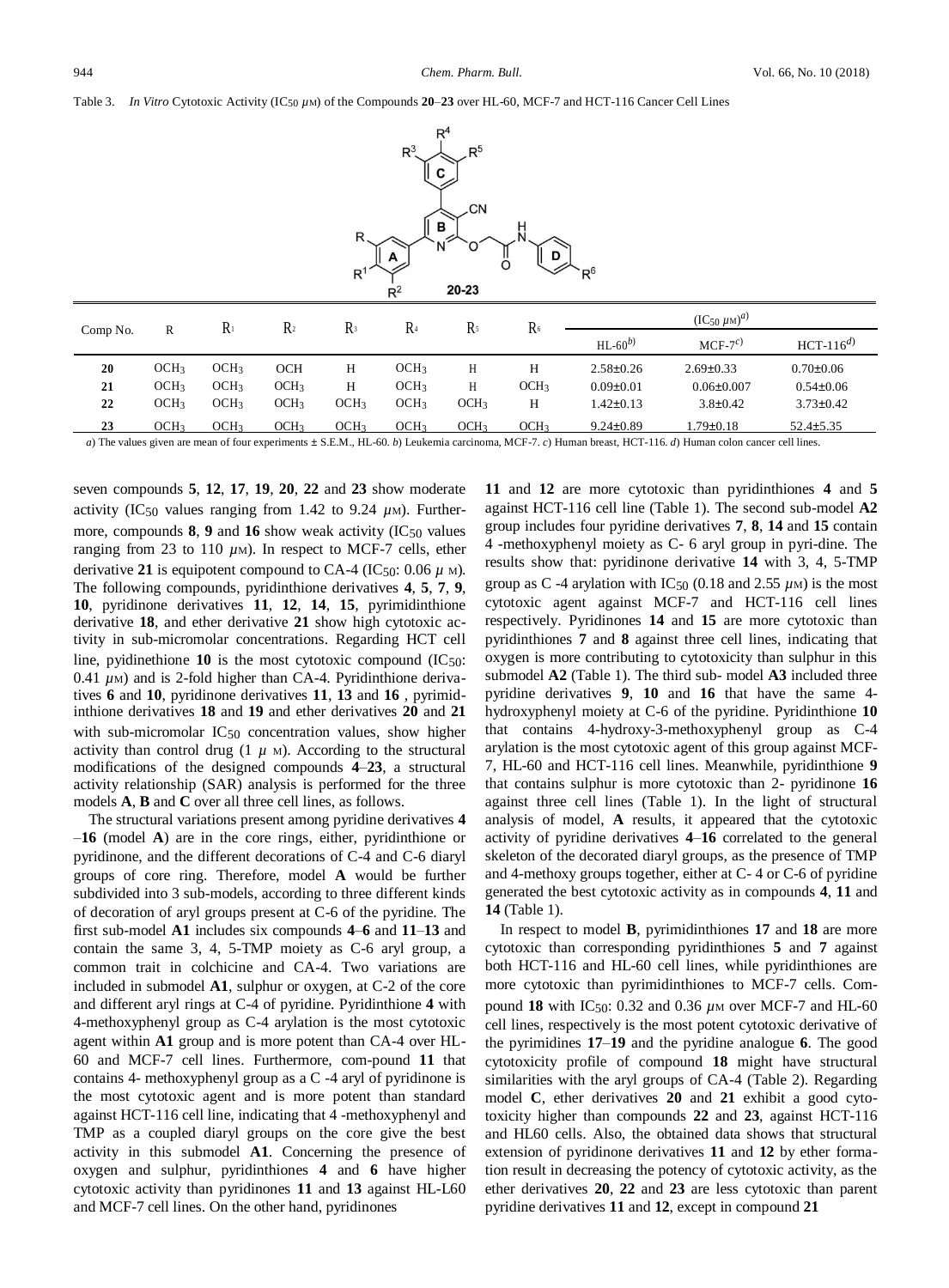

Fig. 3. **A**) Cell Cycle Analysis of Compounds **4** , **18** and **21** on HL-60 Cancer Cells Compared with CA-4 (0.48 *µ*M) as Control Drug at Their IC50 (0.19, 0.36 and 0.09 *µ*M, Respectively) for 24h, **B**) Annexin V/PI Staining Analysis for Apoptosis Percentage of Compounds **4**, **18**, **21**, and CA-4 on HL-60 Cancer Cells; **C1**) Statistical Analysis of Cell Cycle Analysis, **C2**) Statistical Analysis of Annexin V/PI Staining Analysis.



cont.HL60

compd 4



Fig. 4. Fluorescence Intensity (IFU) of Tubulin Localization in HL-60 Cancer Cells for the Effect of Compounds **4**, **18** and **21** Compared with CA-4 (0.48  $\mu$ M) as Control Drug at Their IC<sub>50</sub> (0.19, 0.36 and 0.09  $\mu$ M, Respectively) for 24 h

(Table 3). Ether derivatives **22** and **23** containing TMP group, as coupled C-4 and C-6 diaryl groups, are less cytotoxic than other derivatives. In terms of the effect of *N*-aryl groups on cytotoxicity results, *N*-phenyl acetamide derivative **20** is less cytotoxic than *N*- 4-methoxyphenyl acetamide derivative **21** (Table 3). A brief final conclusion from this results analysis shows that pyridinthiones are more active than pyridinones over HL-60 and MCF-7 cells. This might be due to difference in lipid solubility of sulphur and oxygen. Synthesized pyrimidine derivatives are more active than the corresponding pyridine analogues over HL-60 and HCT-116 cells. Regarding the decoration of the structure of C- 4 and C-6 diaryl groups at the core ring, 4- methoxyphenyl and TMP groups are the most active cytotoxic coupled diaryl groups at C-4 and C-6 of the core. Finally, extension of the structure to increase cytotoxicity is controlled by decoration of the C-4 and C-6 diaryl rings at the core part by either by one or two TMP groups, as in compounds **21** and **23**.

*In Vitro* DNA-Flow Cytometry Cell Cycle Analysis

Three compounds: pyridinthione derivative **4**, pyrimidinthione **18** and ether derivative **21** over HL-60 cell line (0.19, 0.36 and 0.09  $\mu$ <sub>M</sub>, respectively) are selected as potent cytotoxic agents, which represent the three pharmacophoric models **A**, B and **C** to be further studied for their effects on cell cycle progression and induction of apoptosis. The obtained results after treatment of HL-60 cancer cells with compounds **4**, **18** and **21** are shown in Fig. 3A. The results of cell cycle analysis show that a significant change in cell cycle distribution is ob-served compared with untreated HL-60 cells and CA-4.

Pyridine derivative **4** causes a cell cycle at G1 phase by in-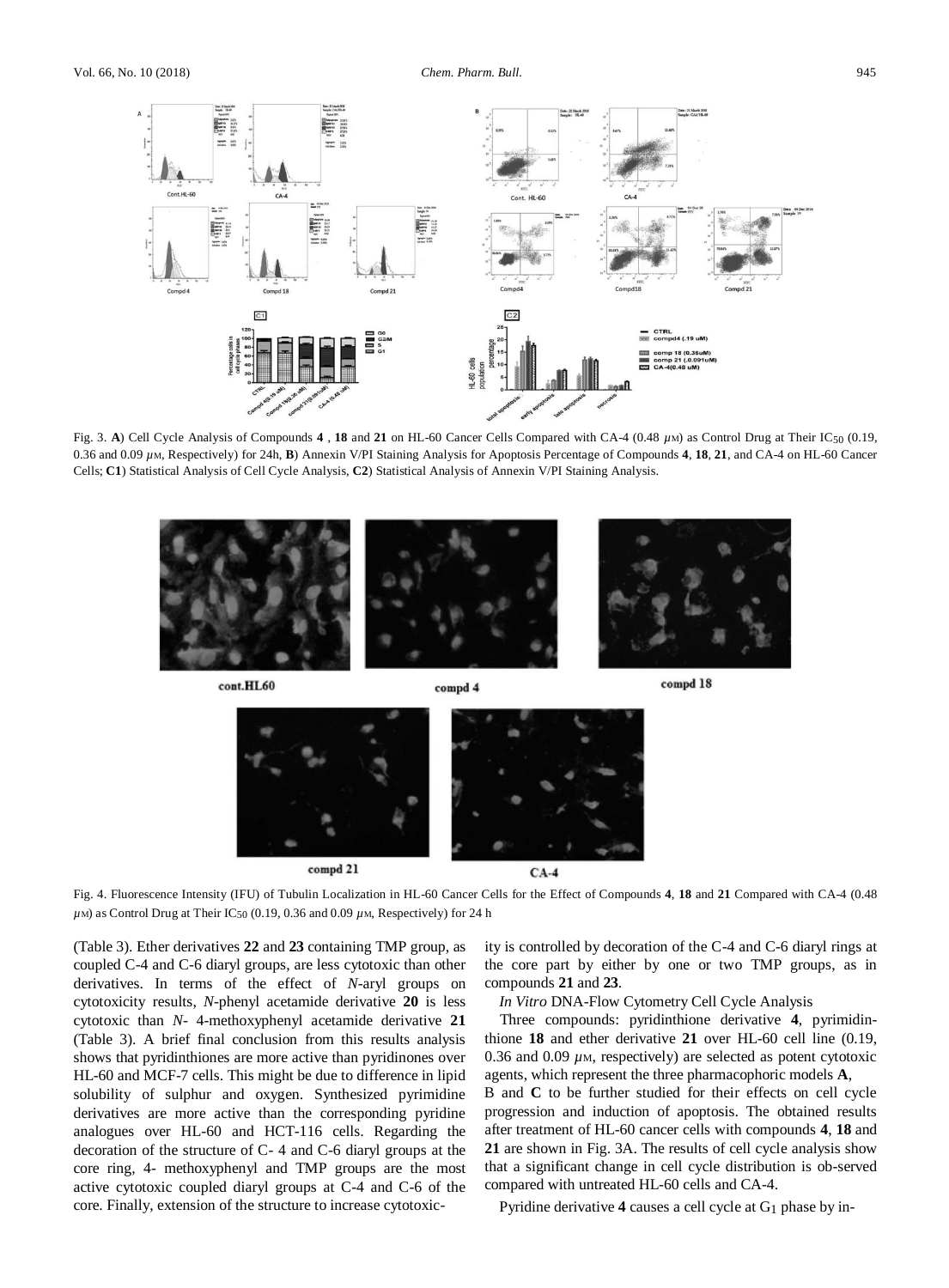creasing G1 phase by 3-fold and decreasing S phase by 2-fold than CA-4. Furthermore, pyrimidine derivative **18** increases the accumulation of cells at G  $_0$ , G<sub>1</sub> and G $_2$ /M phase by 1-fold and decreases and S phase by 2-fold compared to CA-4 (Fig. 3C2). In addition, compound **21** increases the G0 phase and decreases G1 and S phase about 2-fold compared to CA-4 and increases the accumulation of cells at  $G_2/M$  phase by 2-fold than CA- 4, indicating that of the tested compounds, cause cell cycle block at G1 and G2/M phase and hence cell death of HL-60 cells.

Apoptosis Analysis by Annexin V/Propidium Iodide (PI) Staining

To ensure the ability of compounds **4**, **18** and **21** to induce apoptosis, flow cytometry analysis is performed using annex-in-V and PI staining.<sup>46)</sup> The results of experiment performed are summarized and presented graphically in (Fig. 3B). After treatment with compounds  $4$ ,  $18$  and  $21$  at their IC<sub>50</sub> concentration, a decrease in the percentage of survived cells is

Table 4. Percentage Inhibition of *β*-Tubulin Polymerization on Human HL-60 Cell Line for the Compounds **4**, **6**, **11**, **13**, **18**, **21**, **23** and **CA**-**4** at Their IC50 (*µ*M)

| Comp No. | % Inhibition of tubulin $\beta$ | $HL$ -60 $^{(a)}$    |  |  |
|----------|---------------------------------|----------------------|--|--|
|          | Polymerization                  | $IC_{50}$ ( $\mu$ M) |  |  |
| 4        | $78\pm1$                        | 0.19                 |  |  |
| 6        | $83\pm2$                        | 0.21                 |  |  |
| 11       | $71\pm2$                        | 0.25                 |  |  |
| 13       | $80\pm2$                        | 0.28                 |  |  |
| 18       | $87+2$                          | 0.36                 |  |  |
| 21       | $94\pm1$                        | 0.09                 |  |  |
| 23       | $56\pm3$                        | 9.24                 |  |  |
| $CA-4$   | 87±1                            | 0.48                 |  |  |

*a*) The values given are mean of two experiments  $\pm$  S.E.M. HL-60, leukemia carcinoma cells.

observed. Moreover, a significant increase in the percentage of annexin-V positive cells occurs in compounds **4**, **18** and **21** compared untreated cells and CA-4 indicating that these compounds induced apoptosis in HL-60cells (Fig. 3B). Compound **21** give about 10-fold more potent activity as apoptotic inducer than untreated control cells (Fig. 3C2).

*In Vitro* Immunofluorescence Localization of Tubulin in HL-60 Cancer Cells

To explore the cell cycle arrest at G2/M phase induced by the tested compounds **4**, **18** and **21**, immunofluorescence labeling assay for tubulin localization under fluorescence micro-scope is performed after treatment of HL-60 cells with each compound at its IC50 for 48 h and then submitted to analysis. The results of assay shows that compound **21** has potent inhibitory effect on cellular tubulin formation higher than CA-4 compared with untreated cells (Fig. 4). Meanwhile compound **18** shows good inhibitory activity but less than compound **21**, while compound **4** shows a moderate degree of tubulin polymerization inhibitory activity as concluded from the inhibition of the fluorescence intensity.

*In Vitro β*-Tubulin (TUB*β* ) Polymerization Inhibition Assay

Pyridinthione derivatives **4**, **6**, **11** and **13**, pyrimidinthione **18**, ether derivatives **21** and **23** represent the designed models **A**, **B** and **C** and contain TMP moiety, as C-6 aryl group of the core ring are further investigated for inhibition percentage of *β*tubulin polymerization in HL-60 cell line at their IC50 *via*  enzyme linked immunosorbent assay (ELISA) using human-*β*tubulin assay kit.

The inhibitory activity of *β*-tubulin polymerization is given as the percentage inhibition at IC50 concentration of each compound. The results of performed experiment are summarized in (Table 4). Structural analysis of the tested compounds shows that pyrimidine derivative **18** shows higher *β*tubulin inhibition percentage than corresponding pyridine derivative **13**. This experimental finding correlates the good



Fig. 5. *In Vitro* Elisa Measurement Showed the Effect of Compound **21** at Its IC50 (0.091 *µ*M) for (24, 48 h) on HL-60 Cell Line as Negative Control Compared with CA-4 (0.48 *µ*M) as Control Drug, **A**) Effect on p53, **B**) Effect on Bax Levels, **C**) Effect on Bcl-2, **D**) Effect on Caspase-3 Levels, **E**) Effect on Survivin Levels

Data were expressed as mean (*n*=4 experiments) ±S.E.M. and statistical comparisons were carried out using one-way ANOVA followed by Tukey multiple comparisons test at *p*<0.05.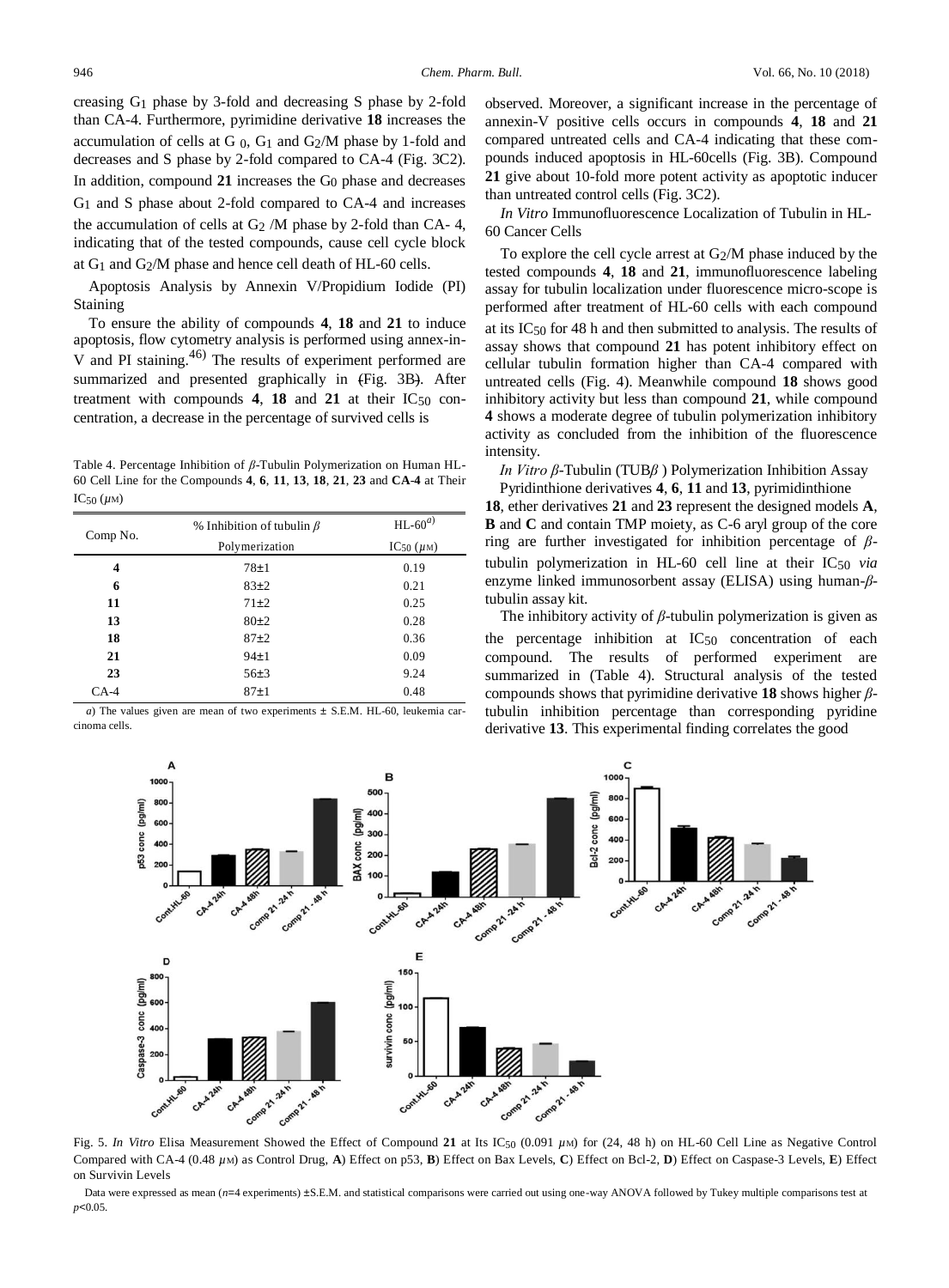cytotoxic activity of compound **18** to structural similarities of diaryl groups with CA-4. Furthermore, pyridine derivatives **6** and **13** contain sulphur and oxygen, at C -2 of the core ring, show similar inhibition percentage. Ether derivative of pyridine **21** shows higher tubulin inhibition than similar CA-4 and corresponding pyridine derivative **11**. This experimental result supports the aim of the design of model **C**, as the additional group (*N*-aryl acetamide group) might have allowed the structure to possess bitter affinity towards binding sites. Compound **23** shows moderate inhibition percentage parallel to cytotoxic activity results. The results of tubulin inhibition

percentage are in agreement of IC50 cytotoxicity.

## *In Vitro* ELISA Immunoassay of Apoptosis Mediators

Resistance of tumor cells to apoptosis induction occurred by increasing expression of anti-apoptotic proteins, as Bcl-2 and decreasing pro -apoptotic proteins, as Bax. Both proteins are regulated with p53.47) Compound **21** is the most potent apoptotic inducer with 12.07% within tested compounds as demonstrated by Anexienn V assay Further investigation of apoptosis inducing activity of compound **21** compared with CA-4 by measuring the concentration of the cancer biomarkers, p53, Bax, Bcl-2, caspase -3 and survivin, is performed using ELISA immunoassay in a time -dependent manner. The obtained results are summarized and graphically represent in (Figs. 5A–E).

Treatment of HL-60 cells to compound **21** in a time-dependent manner result in a significant increasing in the level of p53 by 1- and 2-fold more than CA-4, after 24 and 48 h treatments, respectively (Fig. 5A). Consistent with this upregulation, the level of Bax increases by 2-fold after 24 and 48 h, compared with CA-4 (Fig. 5B). On the other hand, the level of Bcl-2 decreases by 1- and 2-fold compared with CA-4, for the 24 and 48 h treatments, respectively (Fig. 5C). As compound **21** significantly elevates the Bax/Bcl-2 ratio, therefore, the subsequent step is to measure the level of active caspase-3. Activation of caspase-3 is a final step in mitochondrial induced apoptosis (intrinsic pathway), which result in DNA fragmentation.48) The results exhibit that the level of caspase-3 increases by 1- and 2-fold, after 24 and 48 h, respectively, compared with CA-4. In conclusion, compound **21** shows a apoptosis inducing activity *via* mitochondrial pathway, by increasing the level of p53, Bax/Bcl-2 ratio and caspase-3 (Fig. 5D). Survivin is an IAP that directly acts on caspase-3 and inhibits its apoptotic actions, even after its activation.<sup>49)</sup> Compound **21** decreases the survivin protein level by 1.5- and 2-fold after the 24 and 48 h, respectively, compared with CA-4 (Fig. 5E). The obtained data demonstrate that compound **21** is more potent cytotoxic and apoptotic inducer higher than CA-4. Also, the obtained results rationalized possible mode of cytotoxic activity and high apoptotic inducing activity induced by compound **21** on HL-60 cells.

#### **Conclusion**

The biological rationale of the work is the design and construction of a potential antimitotic compounds endowed with pro-apoptotic inducing activity. The design approach is likely to transcend the shortcomings of the existing antimitotic drugs where cancer cells resistance to apoptosis induction by antitumor agents will decrease. *In* -*vitro* cytotoxicity results show a substantial improvement in cytotoxic activity of the synthesized compounds against HL-60, MCF-7 and HCT-116

cell lines, compared with CA-4. The pyridinthione **4** and ether analogue  $21$  are the most cytotoxic derivatives  $(IC_{50}: 0.19)$  and 0.091 *µ*M) against HL -60 cell line, while, in general, eight of compounds: **4**, **6**, **11**, **13**, **14**, **15**, **18** and **21** (IC50 values ranging from 0.19 to 0.47  $\mu$ <sub>M</sub>) are more potent against HL -60 cell line than CA-4 (0.48 *μ*M). Regarding the cytotoxicity against MCF-7 cell line, ether derivative **21** is an equipotent com-pound to CA-4 (IC<sub>50</sub>: 0.06  $\mu$  <sub>M</sub>). In addition, the following nine final compounds **4**, **5**, **7**, **9**, **10**, **12**, **14**, **15** and **18** show high cytotoxic activity in sub -micromolar values with a similar cytotoxic potency against both HL-60 and MCF-7 cell lines. In terms of cytotoxic activity against HCT-116 cell line, the most cytotoxic agent towards HCT-116 cells is compound 11 (IC<sub>50</sub>: 0.38  $\mu$ M). In addition, nine of the tested compounds **6** , **10**, **11**, **13**, **16**, **18** , **19, 20 and 21** (sub-micromolar IC<sub>50</sub>values ranging from 0.18 to 0.71 *µ*M) show higher cytotoxic activity than control drug (1  $\mu$ M). The obtained results of cell cycle analysis and annexin-V test on HL- 60 cancer cells for the compounds **4**, **18** and **21** show cell cycle arrest at G2/M phase and a potent apo-ptotic activity compared with CA-4. The results of *β*-tubulin polymerization inhibition percentage of pyridinthione **4**, pyridinone **13**, pyrimidinthione **18** and ether **21**, compared with CA-4, revealed that the tested compounds **18** and **21** possessed excellent *β*-tubulin inhibition activity. Furthermore, the potent apoptotic inducing activity exhibited by compound **21** higher than CA-4 is rationalized by increasing concentration of p53, Bax/Bcl-2 ratio and caspase-3 proteins and decreasing survivin protein levels. Finally, the small compounds library **4**–**23**  represent lead structures for potential antitumor agents against HL -60 cell line and other solid tumor tumors as MCF-7 and HCT-116 cancer cells.

#### **Experimental**

## **Synthesis**

## General

Solvents and reagents are obtained from Aldrich, Fluca or Merck and are used without further purification unless otherwise indicated. Melting Points are determined on a Griffin apparatus and are uncorrected. The elemental analysis is performed at The Regional Center for Mycology and Biotechnology, Al-Azhar University, Egypt. IR spectra are recorded on a Shimadzu 435 spectrophotometer and Mattson Genesis II FTIR, using KBr discs, Cairo University, and values are rep-resented in cm−<sup>1</sup> . <sup>1</sup>H-NMR spectra were performed Bruker400 MHz&Bruker300 MHz spectrophotometer using TMS as internal standard, chemical shifts (*δ*) are recorded in ppm on *δ* scale. <sup>13</sup>C-NMR spectra are carried out using Bruker 100 MHz using TMS as internal standard, chemical shifts (*δ*) are recorded in ppm on *δ* scale, Micro analytical unit Center, Cairo University, Egypt. Mass spectra are run on Hewlett Packard 5988 spectrometer or shimadzu QP-2010 plus at The Regional Center for Mycology & Biotechnology, Al-Azhar University, Egypt. Progress of the reactions is monitored by TLC using precoated aluminum sheets silica gel (Merck 60 F 254) and is visualized by UV lamp and iodine vapor. The solvent system used in TLC is hexane : ethyl acetate [7 : 3], Mass-II microwave Synthesis work station is used with the following specification, operating frequency 2450 MHz and rated output power range 0– 1000 W.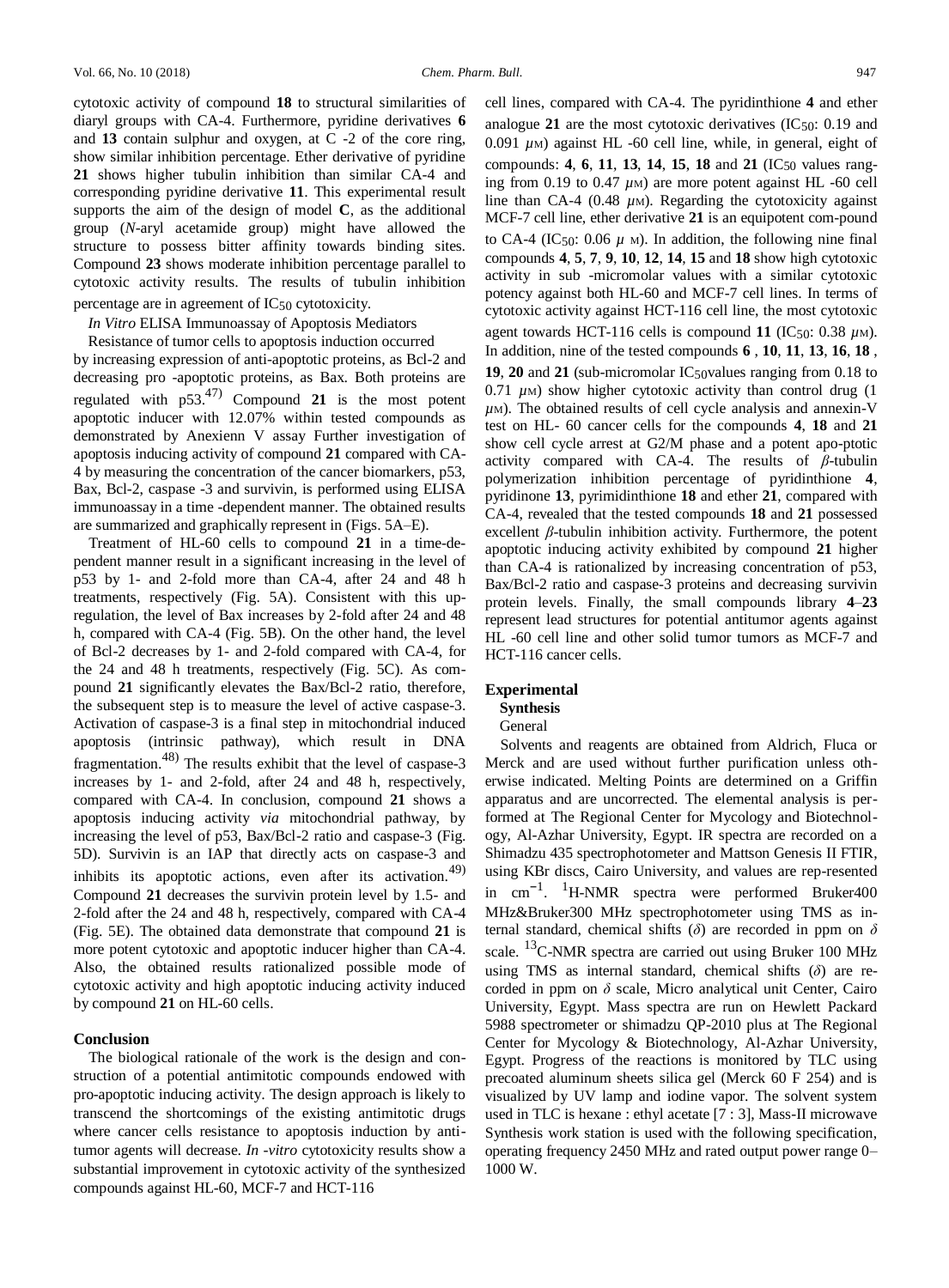A mixture of the required acetophenones (0.001 mol), the appropriate aromatic aldehydes (0.001 mol), cyanothioacetamide  $(0.1 \text{ g}, 0.001 \text{ mol})$  and ammonium acetate  $(0.62 \text{ g},$ 0.008 mol) in *n*-butanol (10 mL) is irradiated at  $150^{\circ}$ C for 20 min in the microwave oven. After the reaction mixture is cooled to room temperature, the reaction mixture is diluted with 10 mL diethyl ether and the separated solid is filtered, dried and crystallized from ethanol to afford compounds **4**–**10**.

1,2-Dihydro-6-(3,4,5-trimethoxyphenyl)-4-(4-methoxyphenyl)-2-thioxopyridine-3-carbonitrile (**4**)

Yellow powder, yield: 0.35g (87%), mp: 294–296°C. IR (KBr, cm−<sup>1</sup> ): 3421 (NH), 3066 (CH-aromatic), 2843 (CHaliphatic), 2222 (CN), 1136 (C=S). <sup>1</sup>H -NMR (400 MHz, dimethyl sulfoxide (DMSO)-*d*6), *δ* ppm: 3.73 (s, 3H, OCH3), 3.85 (s, 3H, OCH3), 3.88 (s, 6H, 2OCH 3), 6.88 (s, 1H, Ar-H), 7.13 (d, 2H, *J*=7.5 Hz, Ar-H), 7.20 (s, 2H, Ar-H), 7.72 (d, 2H, *J*=7.7 Hz, Ar-H), 12.53 (s, 1H, NH, D<sub>2</sub>O exchangeable).<sup>13</sup>C-NMR (100 MHz, DMSO-*d*6), *δ* ppm: 55.9, 56.2 (2C), 56.7, 97.7, 102.3, 105.8 (2C), 114.6 (2C), 117.4, 128.6, 129.5, 130.5

(2C), 140.4, 153.5 (2C), 155.9, 161.5, 167, 169. *Anal.* Calcd for: C22H 20N2O4S (408.47): C, 64.69; H, 4.94; N, 6.86. Found: C, 64.93; H, 5.07; N, 7.04.

1,2-Dihydro-4,6-bis (3,4,5-trimethoxyphenyl)-2-thioxopyridine-3-carbonitrile (**5**)

Yellow powder, yield: 0.41 g (87%), mp: 190–192°C. IR (KBr, cm−<sup>1</sup> ): 3408 (NH), 3045 (CH-aromatic), 2837 (CHaliphatic), 2223 (CN), 1120 (C=S). <sup>1</sup>H-NMR (400 MHz, DMSO- *d*6), *δ* ppm: 3.73 (s, 6H, 2OCH3), 3.75 (s, 6H, 2OCH3), 3.83 (s, 6H, 2OCH 3), 7.35 (s, 2H, Ar- H), 7.73 (s, 1H, Ar-H), 7.84 (s, 1H, Ar-H), 8.13 (s, 1H, Ar- H), 12.68 (s, 1H, NH, D2O exchangeable).13C-NMR (100 MHz, DMSO-*d*6), *δ* ppm: 56.5 (4C), 57.6 (2C), 95.3, 105.4 (2C), 107.7, 108.4, 115.5, 117.3, 118 (2C), 127.6, 138.3, 141.5, 149.2, 151.3, 152.9, 153.4, 158.5, 163.2. *Anal.* Calcd for C24H24N2O6S (468.52): C, 61.52; H, 5.16; N, 5.98. Found: C, 61.87; H, 5.22; N, 6.05.

1,2-Dihydro-4-(4-hydroxy-3-methoxyphenyl)-6-(3,4,5 trimethoxyphenyl)-2-thioxopyridine-3-carbonitrile (**6**)

Yellow powder, yield: 0.33 g (80%), mp: 296–298°C. IR (KBr, cm−<sup>1</sup> ): 3421–3224 (NH, OH), 3056 (CH-aromatic), 2839 (CH-aliphatic), 2220 (CN), 1139 (C=S). <sup>1</sup>H-NMR (400 MHz, DMSO- *d*6), *δ* ppm: 3.73 (s, 3H, OCH3), 3.85 (s, 3H, OCH3), 3.88 (s, 6H, 2OCH3), 4.41 (s, 1H, D2O exchangeable), 6.89 (s, 1H, Ar- H), 6.94 (d, 1H, *J*=7.3 Hz, Ar-H), 7.19 (s, 2H, Ar- H), 7.23 (d, 2H, *J*=7.1 Hz, Ar-H+H, D2O exchangeable), 7.32 (s, 1H, Ar-H). 13C- NMR (100 MHz, DMSO-*d*6), *δ* ppm: 56.7, 60.1 (2C), 60.6, 100, 102.1, 105.8 (2C), 116, 117.3, 122.5, 125.2, 133, 138.7, 141.5, 148, 149.5, 153.5 (2C), 163.2, 167.7, 169.2. *Anal.* Calcd for C22H20N2O5S (424.47): C, 62.25; H, 4.75; N, 6.60. Found: C, 62.39; H, 4.81; N, 6.53.

1,2-Dihydro-4-(3,4,5-trimethoxyphenyl)-6-(4-methoxyphenyl)-2-thioxopyridine-3-carbonitrile (**7**)

Orange powder, yield: 0.35 g (85%), mp: 293–295°C. IR (KBr, cm−<sup>1</sup> ): 3425 (NH), 3068 (CH-aromatic), 2843 (CH-aliphatic), 2197 (CN), 1127 (C=S). <sup>1</sup>H-NMR (400 MHz, DMSO*d*6), *δ* ppm: 2.51 (s, 1H, NH, D2O exchangeable), 3.71 (s, 3H, OCH3), 3.79 (s, 3H, OCH3), 3.83 (s, 6H, 2OCH3), 6.57 (s, 1H, Ar-H), 6.87 (s, 2H, Ar-H), 6.95 (d, 2H, *J*=7.8 Hz, Ar-H), 7.97 (d, 2H, *J*=7.6 Hz, Ar-H). <sup>13</sup>C-NMR (100 MHz, DMSO-*d*<sub>6</sub>),  $\delta$ 

ppm: 56.0, 56.6 (2C), 60.6, 105.5, 106.5, 114.8 (2C), 117.4 (2C), 125.5, 130 (2C), 131.8, 139.6, 152.1, 153.3 (2C), 160.1, 162.3, 162.6, 169.7. *Anal.* Calcd for C<sub>22</sub>H<sub>20</sub>N<sub>2</sub>O<sub>4</sub>S (408.47): C, 64.69; H, 4.94; N, 6.86. Found: C, 64.98; H, 5.01; N, 6.98.

1,2-Dihydro - 4 - (4 -hydroxy-3-methoxyphenyl) - 6 - (4 methoxyphenyl)-2-thioxopyridine-3-carbonitrile (**8**)

Yellow powder, yield: 0.29 g (83%), mp: 295–297°C. IR (KBr, cm−<sup>1</sup> ): 3471–3360 (NH, OH), 3077 (CH -aromatic), 2833 (CH -aliphatic), 2202 (CN), 1128 (C=S). <sup>1</sup>H-NMR (300 MHz, DMSO-*d*6), *δ* ppm: 3.63 (s, 6H, 2OCH 3), 6.12 (d, 2H, *J*=7.1 Hz, Ar-H), 6.91 ( brs, 2H, D2O exchangeable), 7.17 (d, 2H, *J*=7.2 Hz, Ar-H), 7.44 (s, 2H, Ar-H), 7.67 (d, 2H, *J*=6.9 Hz, Ar-H).13C-NMR (100 MHz, DMSO-*d* 6), *δ* ppm: 56, 56.3, 98.2, 105.4 (2C), 113, 114.8, 116, 117.7, 122.2, 124.8, 127.3, 129.9 (2C), 148, 149.5, 150.8, 160.1, 162.1, 162.8. *Anal.* Calcd for C20H16N2O3S (364.42): C, 65.92; H, 4.43; N, 7.69. Found: C, 66.17; H, 4.51; N, 7.94.

1,2-Dihydro-6-(4-hydroxyphenyl)-4-(3,4,5-trimethoxyphenyl)-2-thioxopyridine-3-carbonitrile (**9**)

Yellow powder, Yield: 0.34 g (86%), mp: 260–262°C. IR (KBr, cm−<sup>1</sup> ): 3406–3231 (NH, OH), 3060 (CH-aromatic), 2837 (CH-aliphatic), 2223 (CN), 1170 (C=S).  $^{1}$ H-NMR (400 MHz, DMSO- *d*6), *δ* ppm: 3.77 (s, 3H, OCH3), 3.83 (s, 6H, 2OCH3), 6.78 (s, 1H, Ar-H), 6.88 (d, 2H, *J*=7.6 Hz, Ar-H), 7.04 (s, 1H, Ar-H), 7.36 (s, 1H, Ar-H), 7.79 (d, 2H, *J*=7.4 Hz, Ar-H), 10.23 (s, 1H, OH, D2O exchangeable), 12.47 (s, 1H, NH, D2O exchangeable). 13C-NMR (100 MHz, DMSO-*d*6), *δ* ppm: 56.5 (2C), 56.6, 105.5, 106.5, 108.4 (2C), 116.2 (2C), 117.3, 127.6 (2C), 130.1, 131.9, 139.5, 141.5, 151.3, 153.4 (2C), 160.7, 163.2. *Anal.* Calcd for C<sub>21</sub>H<sub>18</sub>N<sub>2</sub>O<sub>4</sub>S (394.44): C, 63.94; H, 4.60; N, 7.10. Found: C, 64.17; H, 4.68; N, 7.26.

1,2-Dihydro - 4 - (4 -hydroxy-3-methoxyphenyl) - 6 - (4 hydroxyphenyl)-2-thioxopyridine-3-carbonitrile (**10**)

Yellow powder, yield: 0.28 g (80%), mp: >300°C. IR (KBr, cm−<sup>1</sup> ): 3421–3319 (NH, OH), 3021 (CH-aromatic), 2835 (CHaliphatic), 2218 (CN), 1120 (C=S). <sup>1</sup>H-NMR (400 MHz, DMSO -*d*6), *δ* ppm: 3.86 (s, 3H, OCH3), 6.71–6.72 (m, 3H, Ar-H+ OH, D2O exchangeable), 6.89–6.91 (d, 2H, *J*=7.4 Hz, Ar-H), 7.23 (d, 1H, *J*=7.7 Hz, Ar-H), 7.32 (d, 1H, *J*=7.6 Hz, Ar-H), 7.77 (s, 1H, Ar-H), 7.84 (s, 2H, Ar-H), 9.88 (s, 1H, OH, D2O exchangeable), 12.03 (s, 1H, NH, D<sub>2</sub>O exchangeable). <sup>13</sup>C-NMR (100 MHz, DMSO-*d*6), *δ* ppm: 56.3, 96.4, 104.9 (2C), 113, 116, 116.2, 117.9, 122.2, 123.2, 127.4 (2C), 130, 148, 149.5, 151.2, 160, 160.9, 162.8. *Anal.* Calcd for C19H14N2O3S (350.39): C, 65.13; H, 4.03; N, 7.99. Found: C, 65.41; H, 3.97; N, 8.21.

General Procedure for the Synthesis of 4,6-Diaryl-2-oxo-1,2 dihydropyridine-3-carbonitriles (**11**–**16**)

A mixture of the appropriate acetophenone (0.001 mol), the aromatic aldehydes (0.001 mol), ethyl cyanoacetate (0.15 g, 0.001 mol), and ammonium acetate (0.62 g, 0.008 mol) in *n*-butanol (10 mL) is stirred for 5 min at room temperature and then irradiates at 150°C for 10 min in the microwave oven. After cooling to room temperature, the reaction mixture is diluted with pet. Ether (20 mL). The formed solid is filtered, dried and crystallized from ethanol to give pyridine-3-carbonitrile derivatives **11**–**16.**

1,2-Dihydro-6-(3,4,5-trimethoxyphenyl)-4-(4-methoxyphenyl)-2-oxopyridine-3-carbonitrile (**11**)

Yellow powder, yield: 0.33 g (86%), mp: 286–288°C. IR (KBr, cm−<sup>1</sup> ): 3448 (NH), 3050 (CH-aromatic), 2843 (CH-ali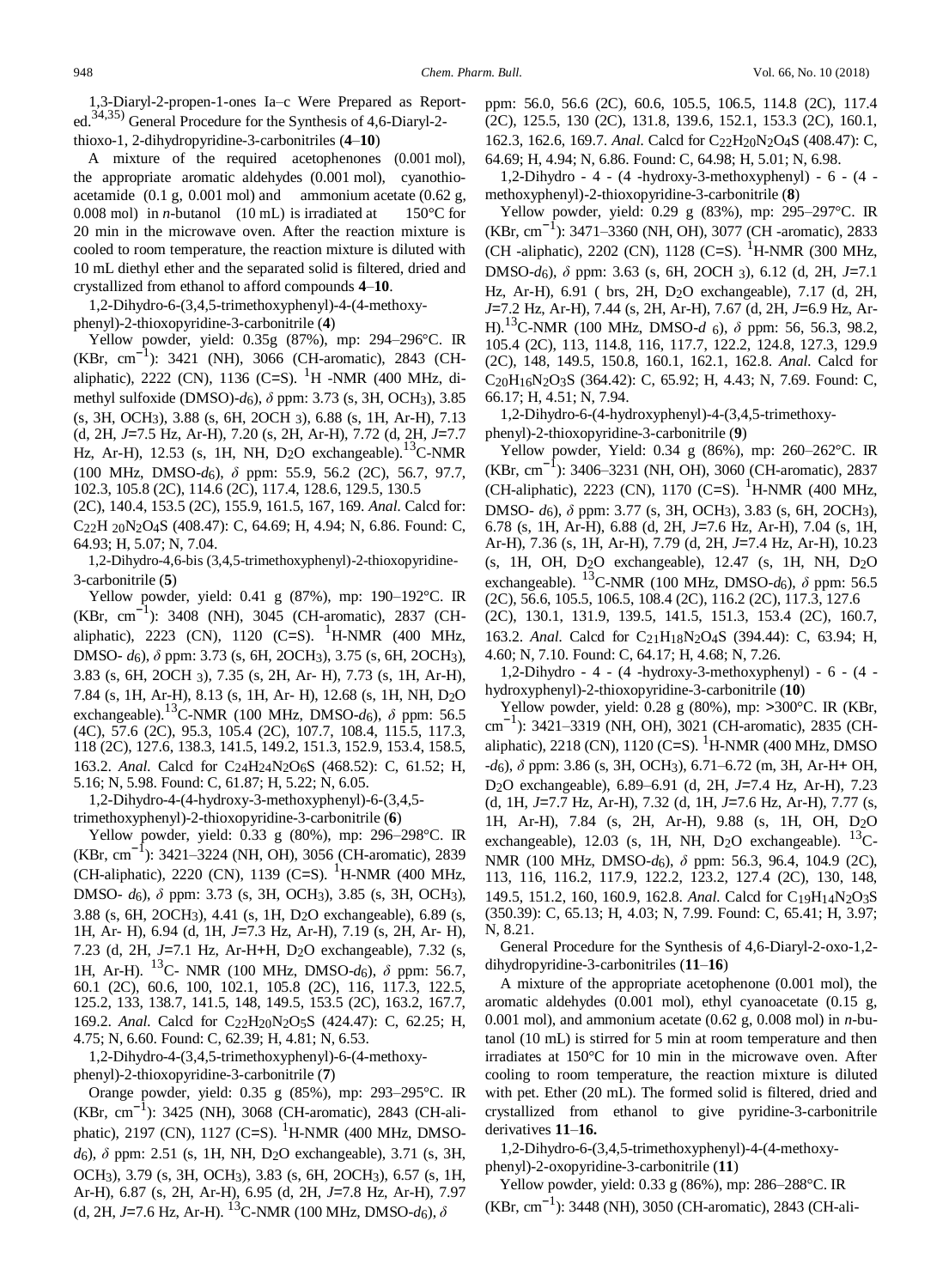phatic), 2214 (CN), 1635 (C=O). <sup>1</sup>H-NMR (400 MHz, DMSO*d*6), *δ* ppm: 3.73 (s, 3H, OCH3), 3.84 (s, 3H, OCH3), 3.88 (s, 6H, 2OCH3), 6.87 (s, 1H, ArH), 7.12 (d, 2H, *J*=7.6 Hz, Ar-H), 7.20 (s, 2H, Ar-H), 7.72 (d, 2H, *J*=7.3 Hz, Ar-H), 12.63 (s, 1H, NH, D2O exchangeable). 13C-NMR (100 MHz, DMSO-*d*6), *δ* ppm: 55.9, 56.7 (2C), 60.6, 105.8, 106, 114.6 (2C), 117.4 (2C), 127.7, 128.6, 130.5 (2C), 133.7, 140.4, 151, 153.5 (2C), 159.9, 161.5, 162.5. MS:  $m/z$  (%) 392M<sup>+</sup> (100), 377 (M-15) (47.87), 349 (M-43) (28.27). *Anal.* Calcd for C<sub>22</sub>H<sub>20</sub>N<sub>2</sub>O<sub>5</sub> (392.4): C,

67.34; H, 5.14; N, 7.14. Found: C, 67.45; H, 5.18; N, 7.04.

1,2-Dihydro-4,6-bis (3,4,5-trimethoxyphenyl)-2-oxopyridine-3-carbonitrile (**12**)

Yellow powder, yield: 0.38 g (85%), mp: 286–288°C. IR (KBr, cm−<sup>1</sup> ): 3448 (NH), 3046 (CH-aromatic), 2839 (CH-aliphatic), 2223 (CN), 1650 (C=O). <sup>1</sup>H-NMR (400 MHz, DMSO*d*6) *δ* ppm: 3.73 (s, 3H, OCH3), 3.75 (s, 3H, OCH3), 3.86 (s, 6H, 4OCH3), 3.88 (s, 6H, 4OCH3), 6.97 (s, 1H, Ar-H), 7.04 (s, 2H, Ar-H), 7.20 (s, 2H, Ar-H), 12.69 (s, 1H, NH, D2O exchangeable). 13C-NMR (100 MHz, DMSO-*d*6), *δ* ppm: 56.7 (4C), 60.6 (2C), 103.7, 105.9 (2C), 106.6 (2C), 115.3, 117.3, 125.3, 127.7, 131.8, 139.6, 140.4, 151.1, 153.3, 153.5, 157.4, 160.3, 162.4. *Anal.* Calcd for C24H24N2O7 (452.46): C, 63.71; H, 5.35; N, 6.19.Found: C, 63.95; H, 5.43; N, 6.42.

1,2-Dihydro-4-(4-hydroxy-3-methoxyphenyl)-6-(3,4,5 trimethoxyphenyl)-2-oxopyridine-3-carbonitrile (**13**)

Orange powder, yield: 0.37 g (91%), mp: 291–293°C. IR (KBr, cm−<sup>1</sup> ): 3446–3226 (NH, OH), 3076 (CH-aromatic), 2843 (CH-aliphatic), 2218 (CN), 1651 (C=O). <sup>1</sup>H-NMR (400 MHz, DMSO-*d*6), *δ* ppm: 3.72 (s, 3H, OCH3), 3.85 (s, 3H, OCH3), 3.87 (s, 6H, 2OCH3), 6.39 (s, 1H, D2O exchangeable), 6.87 (s, 1H, Ar-H), 6.96 (d, 1H, *J*=7.4 Hz, Ar-H), 7.18 (d, 1H, *J*=7.3 Hz, Ar-H), 7.22 (s, 2H, *J*=7.4 Hz, Ar-H), 7.29 (s, 2H, Ar-H). 13C-NMR (100 MHz, DMSO-*d*6), *δ* ppm: 56.2, 56.6 (2C), 60.6, 96.3, 105.6, 105.7, 113.1 (2C), 116, 118.4, 122.1, 127.6, 129.5, 140, 148, 149.5, 152.4, 153.4 (2C), 159.2, 164.8. *Anal.* Calcd for C22H20N2O6 (408.4): C, 64.70; H, 4.94; N, 6.86. Found: C, 64.96; H, 5.01; N, 7.03.

1, 2 - D i h yd r o - 4 - (3, 4, 5 - t r i m e t h ox y p h e n yl) - 6 - (4 - methoxyphenyl)-2-oxopyridine-3-carbonitrile (**14**)

Yellow powder, yield: 0.32 g (85%), mp: >300°C. IR (KBr, cm−<sup>1</sup> ): 3443 (NH), 3032 (CH-aromatic), 2841 (CH-aliphatic), 2216 (CN), 1663 (C=O). <sup>1</sup>H-NMR (300 MHz, DMSO- $d_6$ ),  $\delta$ ppm: 3.74 (s, 3H, OCH3), 3.84 (s, 6H, 2OCH3), 3.86 (s, 3H, OCH3), 4.31 (s, 1H, D2O exchangeable), 6.83 (s, 2H, Ar-H), 7.05 (s, 2H, Ar-H), 6.08 (d, 2H, *J*=7.3 Hz, Ar-H), 7.90 (d,

2H, *J*=7.4 Hz, Ar-H), 12.60 (s, 1H, NH, D2O exchangeable). <sup>13</sup>C-NMR (100 MHz, DMSO-*d*<sup>6</sup> ), *δ* ppm: 56, 56.6 (2C), 60.6, 105.6, 106.5, 114.8 (2C), 117.4 (2C), 124.8, 130 (2C), 131.8, 139.6, 147.7, 151.3, 153.3 (2C), 160, 162.2, 162.6. *Anal.* Calcd for C22H20N2O5 (392.4): C, 67.34; H, 5.14; N, 7.14. Found: C, 67.52; H, 5.09; N, 7.28.

1,2-Dihydro - 4 - (4 -hydroxy-3-methoxyphenyl) - 6 - (4 methoxyphenyl)-2-oxopyridine-3-carbonitrile (**15**)

Yellow powder, yield: 0.3 g (88%), mp: >300°C. IR (KBr, cm<sup>-1</sup>): 3435–3143 (NH, OH) 3071 (CH-aromatic), 2838 (CH-aliphatic), 2215 (CN), 1653 (C=O). 1H-NMR (300 MHz, DMSO-*d*6) *δ* ppm: 3.83 (s, 3H, OCH3), 3.85 (s, 3H, OCH3), 6.76 (s, 1H, Ar-H), 6.92 (d, 2H, *J*=7.6 Hz, Ar-H), 7.05 (d, 2H, *J*=7.5 Hz, Ar-H), 7.23 (d, 1H, *J*=7.2 Hz, Ar-H), 7.32 (s, 1H, Ar-H), 7.87 (d, 1H, *J*=7.9 Hz, Ar-H), 9.65 (s, 1H, D2O exchangeable), 12.48 (s, 1H, D2O exchangeable).  $^{13}$ C-NMR (100 MHz, DMSO- $d_6$ ),

δ ppm: 56, 56.3, 97, 105.4, 113, 114.8 (2C), 116, 117.7, 122.2, 124.8, 127.3, 129.9 (2C), 148, 147.5, 150.8, 160.1, 162.1, 162.8. *Anal.* Calcd for C<sub>20</sub>H<sub>16</sub>N<sub>2</sub>O<sub>4</sub> (348.35): C, 68.96; H, 4.63; N, 8.04. Found: C, 68.89; H, 4.68; N, 8.21.

1,2-Dihydro-6-(4-hydroxyphenyl)-4-(3,4,5-trimethoxyphenyl)-2-oxopyridine-3-carbonitrile (**16**)

Yellow powder, yield: 0.33 g (89%), mp: 298–300°C. IR (KBr, cm−<sup>1</sup> ): 3421–3228 (NH, OH) 3042 (CH-aromatic), 2835 (CH-aliphatic), 2210 (CN), 1631 (C=O). <sup>1</sup>H-NMR (400 MHz, DMSO-*d*6), *δ* ppm: 3.73 (s, 3H, 3OCH3), 3.85 (s, 6H, 2OCH3), 5.85 (s, 2H, D2O exchangeable), 6.75 (s, 1H, Ar-H), 6.86 (d, 2H, *J*=7.7 Hz, Ar-H), 6.97 (s, 2H, Ar-H), 7.83 (d, 2H, *J*=7.5 Hz, Ar-H). <sup>13</sup>C-NMR (100 MHz, DMSO-*d*6), *δ* ppm: 56.6 (2C), 60.6, 104.6, 106.4 (2C), 116.1 (2C), 118.7, 123.4, 125.1, 129.7, 132.8, 139.1 (2C), 153.2 (2C), 154, 158.5, 160.9, 165.7. *Anal.* Calcd for C21H18N2O5 (378.38): C, 66.66; H, 4.79; N, 7.40. Found: C, 66.90; H, 4.88; N, 7.57.

General Procedure for the Synthesis of 4,6-Diaryl-3,4 dihydropyrimidine-2-(1*H*) thione (**17**–**19**)

The corresponding chalcone **1**–**3** (0.003 mol) and thiourea (0.03 mol) are added successively to a solution of sodium ethoxide (0.003 mol) in absolute ethanol (15 mL). The reaction mixture is irradiated at 100°C for 10 min. The solvent is evaporated and the residue is dissolved in water (10 mL). The alkaline solution is acidified with acetic acid (10 mL) and the precipitated solid is separated by filtration and crystallized from ethanol to produce compounds **17**–**19.**

3,4-Dihydro-4-(3,4,5-trimethoxyphenyl)-6-(4-methoxyphenyl) pyrimidine-2- $(1H)$  thione  $(17)$ .<sup>15)</sup> 3,4-Dihydro-6- $(3,4,5$ trimethoxy phenyl) - 4 - (4 -hydroxy-3 -methoxy phenyl) pyrimidine-2-(*1H*) thione (**18**)

Yellow powder, Yield: 0.81 g (71%), mp: 223–225°C. IR (KBr, cm−<sup>1</sup> ): 3421–3215 (NH, OH), 3030 (CH-aromatic), 2835 (CH-aliphatic), 1120 (C=S). <sup>1</sup>H-NMR (400 MHz, DMSO - $d_6$ ),  $\delta$ ppm: 3.77 (s, 3H, OCH3), 3.80 (s, 3H, OCH3), 3.82 (s, 6H, 2OCH3), 4.32 (s, 1H, D2O exchangeable), 5.04 (d, 1H, CH pyrimidine), 5.41 (d, 1H, CH pyrimidine), 6.52 (s, 1H, Ar-H), 6.81 (s, 2H, Ar-H), 6.96 (d, 1H, *J*=7.7 Hz, Ar-H), 7.24 (d,1H, *J*=7.5 Hz, Ar-H), 9.02 (s, 1H, D2O exchangeable), 9.83 (s, 1H, D2O exchangeable). 13C-NMR (100 MHz, DMSO-*d*6), *δ* ppm: 55.4, 55.6 (2C), 56.2, 103.2 (2C), 114.5 (2C), 123.7, 129.2 (2C), 134.4, 136.5, 136.7, 138.2, 138.4, 153.1 (2C), 159.3 175.15. *Anal.* Calcd for C20H 22N2O5S (402.12): C, 59.69; H, 5.51; N, 6.96. Found: C, 59.79; H, 5.68; N, 6.84.

4,6-Bis (3,4,5-trimethoxyphenyl) pyrimidine-2-(1*H*) thione (**19**)

Yellow powder, yield: 0.93 g (70%) mp: 205–207°C. IR (KBr, cm−<sup>1</sup> ): 3423 (NH), 3045 (CH-aromatic), 2835 (CH-aliphatic), 1120 (C=S). <sup>1</sup>H-NMR (400 MHz, DMSO-  $d_6$ ),  $\delta$  ppm: 3.76 (s, 6H, 2OCH3), 3.92 (s, 12H, 4OCH3), 7.42 (s, 2H, Ar-H), 7.50 (s, 2H, Ar-H), 7.74 (s, 1H, CH pyrimidine), 13.52 (s, 1H, D2O exchangeable). 13C-NMR (100 MHz, DMSO -*d*6), *δ* ppm: 56.7 (2C), 56.8 (2C), 58.7, 60.7, 104.9 (2C), 106.1, 106.5, 108.1 (2C), 126.3, 128.4, 138.6, 141.4, 141.9, 153.5 (2C), 165.4, 175.8, 181. *Anal.* Calcd for C22H24N2O6S (444.5): C, 59.45; H, 5.44; N, 6.30. Found: C, 59.39; H, 5.50; N, 6.49.

2-Chloro-*N*-aryl-acetamides Were Prepared as Reported.<sup>50)</sup> General Procedure for the Synthesis of 2-(3-cyano-4,6-diarylpyridin-2-yloxy)-*N*-aryl Acetamide (**20**–**23**)

To a solution of the corresponding 3-cyano-2-pyridinones **11**  or **12** (0.001 mol) in ethanol (10 mL) containing anhydrous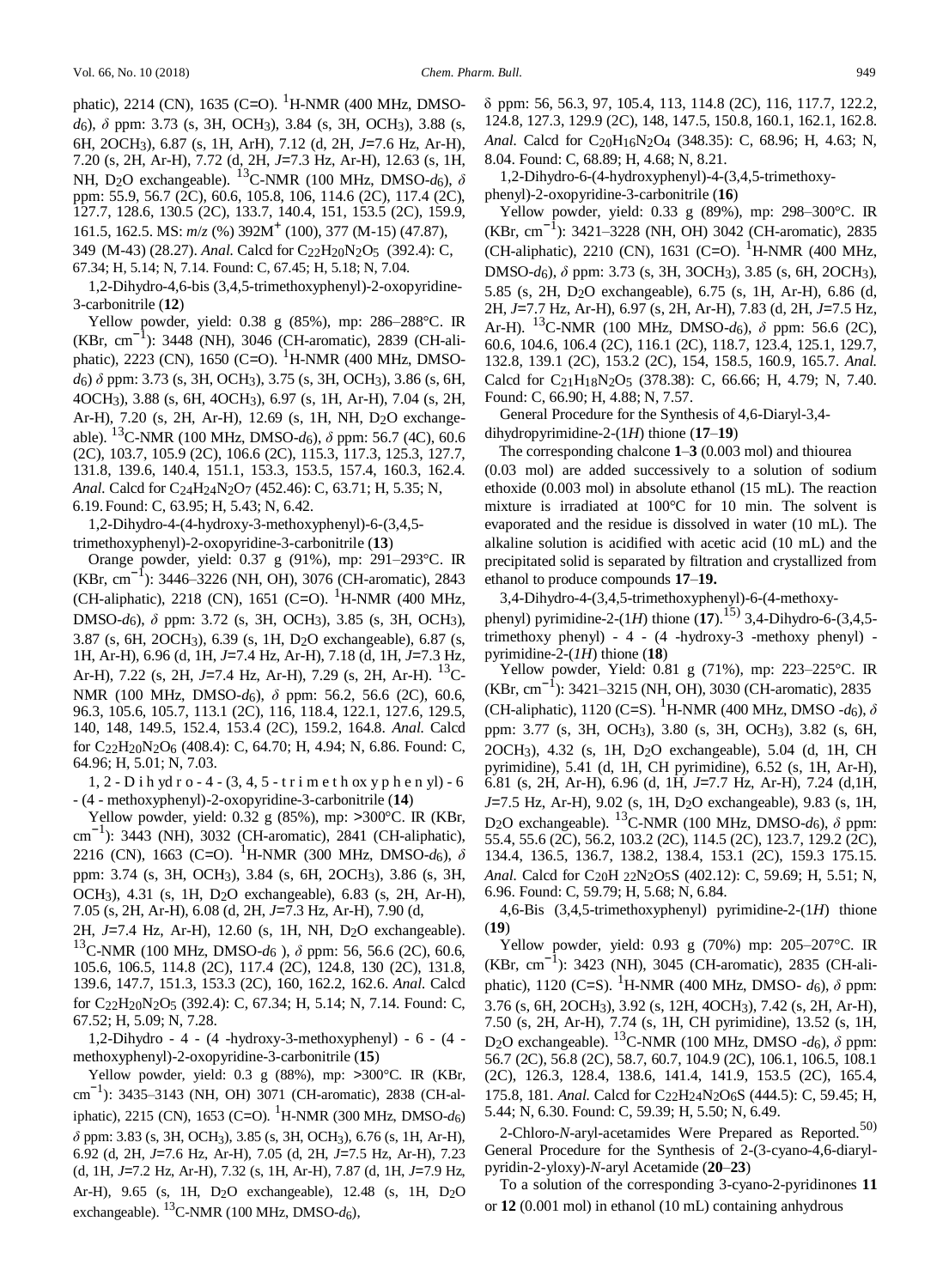potassium carbonate (0.56 g, 0.004 mol), the appropriate 2 chloroacetamide derivatives (0.001 mol) are added. The reaction mixture is stirred with irradiation in the microwave oven at 100°C for 15 min, the reaction mixture is cooled and poured onto crushed ice and the separated solid is filtered, washed with water, dried and crystallized from ethanol to furnish compounds **20**–**23**.

2-(3-Cyano-6-(3,4,5-trimethoxyphenyl)-4-(4-methoxy-

phenyl) pyridin-2-yloxy)-*N*-phenyl Acetamide (**20**)

Yellowish green powder, yield: 0.37 g (72%), mp: 174– 176°C. IR (KBr, cm−<sup>1</sup> ): 3444 (NH), 3072 (CH -aromatic), 2830 (CH -aliphatic), 2221 (CN), 1687 (C=O). <sup>1</sup>H- NMR (400 MHz, DMSO-*d*6), *δ* ppm: 3.67 (s, 9H, 3OCH3), 3.87 (s, 3H, OCH3), 5.18 (s, 2H, CH2), 7.06–7.08 (m, 2H, Ar-H), 7.17–7.19 (d, 2H, *J*=7.1 Hz, Ar-H), 7.29–7.33 (m, 2H, Ar-H),7.44 (s, 1H, Ar-H), 7.59–7.61 (d, 2H, *J*=7.9 Hz, Ar-H), 7.75 (d, 2H, *J*=7.4 Hz, Ar-H), 7.88 (s, 1H, Ar-H), 10.36 (s, 1H, NH, D2O exchangeable). <sup>13</sup>C-NMR (100 MHz, DMSO-*d*<sup>6</sup> ), *δ* ppm: 55.6, 56.4, 56.7, 60.6, 92.5, 105.4 (2C), 114.4, 114.6, 116 (2C), 121 (2C), 127.8, 128.4, 131.6, 131.8, 132.3 (2C), 140.3, 153.3, 153.5, 153.6, 155.8 (2C), 156.6, 156.9, 161.3, 163.7, 166.2. *Anal.* Calcd for C30H 27N3O6 (525.5), Calcd: C, 68.56; H, 5.18; N, 8.00. Found: C, 68.79; H, 5.26; N, 7.89.

2-(3-Cyano-6-(3,4,5-trimethoxyphenyl)-4-(4-methoxyphenyl) pyridin-2-yl oxy)-*N*-(4-methoxyphenyl) acetamide (**21**)

Greyish powder, Yield: 0.38 g (69%) mp: 170–172°C. IR (KBr, cm−<sup>1</sup> ): 3257 (NH), 3021 (CH-aromatic), 2837 (CH-aliphatic), 2220 (CN), 1672 (C=O). <sup>1</sup>H-NMR (400 MHz, DMSO*d*6), *δ* ppm: 3.68 (s, 3H, OCH3), 3.70 (s, 6H, 2OCH3), 3.72 (s, 3H, OCH3), 3.87 (s, 3H, OCH3), 5.14 (s, 2H, CH2), 6.88 (d, 2H, *J*=7.8 Hz, Ar-H), 7.16–7.18 (m, 2H, Ar-H), 7.45–7.51 (m, 4H, Ar-H), 7.75 (d, 2H, *J*=7.4 Hz, Ar-H), 7.88 (s, 1H, Ar-H), 10.21 (s, 1H, NH,  $D_2O$  exchangeable).  $^{13}$ C-NMR (100 MHz, DMSO*d*6), *δ* ppm: 55.6, 55.9, 56.4 (2C), 60.6, 92, 105.3 (2C), 114.3, 114.8, 116.1 (2C), 121, 121.1, 128.4 (2C), 130.6, 130.7 (2C), 132.3 (2C), 140.3, 153.4, 153.6, 155.8 (2C), 156.6, 156.9, 161.3, 163.7, 166.2. *Anal.* Calcd for C31H 29N3O7 (555.58): C, 67.02; H, 5.26; N, 7.56. Found: C, 67.23; H, 5.40; N, 7.68.

2-(3-Cyano-4,6-bis(3,4,5-trimethoxyphenyl)pyridin-2-yloxy)- *N*-phenyl Acetamide (**22**)

Green crystals, yield: 0.38 g (65%) mp: 168–170°C. IR (KBr, cm −1 ): 3257 (NH), 3012 (CH-aromatic), 2837 (CH-aliphatic), 2220 (CN), 1672 (C=O). <sup>1</sup>H-NMR (400 MHz, DMSO- $d_6$ ),  $\delta$  ppm: 3.67 (s, 6H, 2OCH3), 3.71 (s, 3H, OCH3), 3.75 (s, 3H, OCH3), 3.76 (s, 3H, OCH3), 3.89 (s, 3H, OCH3), 5.19 (s, 2H, CH2), 7.04–7.08 (m, 3H, Ar-H), 7.29–7.33 (m, 2H, Ar-H), 7.44 (s, 2H, Ar-H), 7.59–7.61 (d, 2H, *J*=7.5 Hz, Ar-H), 7.94 (s, 1H, Ar-H), 10.37 (s, 1H, D2O exchangeable). <sup>13</sup>C- NMR (100 MHz, DMSO-*d*<sub>6</sub>), *δ* ppm: 56.3 (2C), 56.7 (2C), 60.6 (2C), 92.4, 105.4 (2C), 107, 114.7 (2C), 116, 119.5, 119.8, 123.9 (2C), 129.3, 130.9, 131.5 (2C), 132.3, 139.2, 139.4, 140.3, 153.3, 153.6, 156.9

(2C), 157.1, 163.6, 166.7. *Anal.* Calcd for C32H31N3O8 (585.6): C, 65.63; H, 5.34; N, 7.18. Found: C, 65.85; H, 5.30; N, 7.29.

2-(3-Cyano-4,6-bis(3,4,5-trimethoxyphenyl)pyridin-2-yloxy)- *N*-(4-methoxyphenyl) Acetamide (**23**)

Gray powder, Yield: 0.43 g (71%), m.p: 156–158°C. IR (KBr, cm −1 ): 3257 (NH), 3037 (CH-aromatic), 2837 (CH-aliphatic), 2220 (CN), 1672 (C=O). 1H-NMR (400 MHz, DMSO-*<sup>d</sup>* <sup>6</sup>), *<sup>δ</sup>* ppm: 3.70 (s, 3H, OCH3), 3.73 (s, 6H, 2OCH3), 3.75 (s, 3H, OCH3), 3.86 (s, 6H, 2OCH3), 3.89 (s, 3H, OCH3), 4.66 (s, 2H, CH2), 6.72 (s, 1H, ArH), 6.89–6.91 (m, 3H, ArH), 7.04 (s, 1H,

ArH), 7.08 (s, 2H, ArH), 7.46 (d, 2H, *J*=7.5 Hz, Ar-H), 10.14 (s, 1H, D<sub>2</sub>O exchangeable). <sup>13</sup>C-NMR (100 MHz, DMSO- $d_6$ ),  $\delta$ ppm: 55.6, 56.4 (2C), 56.7, 60.6 (2C), 66, 92.5, 105.4, 105.9, 106.6 (2C), 114.4 (2C), 116 (2C), 117.3, 121.1 (2C), 131.6, 132.3 (2C), 139.4, 139.6, 140.3 (2C), 166.2. MS: *m*/*z* (%) 615 M<sup>+</sup> (5.6). *Anal.* Calcd for C33H33N3O9 (615.63): C, 64.38; H, 5.40; N, 6.83. Found: C, 64.52; H, 5.47; N, 6.96.

#### **Biological Evaluation**

*In Vitro* Cytotoxic Activity of Compounds **4**–**23** over HL-60, MCF-7 and HCT-116 Cancer Cell Lines.

Materials

The human leukemia cell line (HL-60), breast adenocarcinoma cell line (MCF-7) and colon cancer cell line (HCT-116) were obtained as a gift from NCI, MD, U.S.A. All chemicals and solvents were purchased from Sigma-Aldrich (U.S.A.). CA-4 was purchased from Sigma-Aldrich.

Methodology

The cells are grown on RPMI-1640 medium supplemented with 10% inactivated fetal calf serum and 50  $\mu$ g/mL gentamycin. The cells are maintained at 37°C in a humidified atmosphere with  $5\%$  CO<sub>2</sub> and are subcultured two to three times a week. For antitumor assays, the tumor cell lines are suspended in medium at concentration  $5 \times 10^4$  cell/well in Corning<sup>®</sup> 96well tissue culture plates, then incubated for 24h. The tested molecules **4**–**23** are then added into 96 -well plates (six replicates) to achieve eight concentrations for each compound. Six vehicle controls with media or 0.5% dimethyl sulfoxide (DMSO) are run for each 96 well plate as a control. After incubating for 24 h, the numbers of viable cells are determined by the MTT test.<sup>43)</sup> Briefly, the media is removed from the 96 well plate and replaced with 100 *µ*L of fresh culture RPMI 1640 medium without phenol red then 10  $\mu$ L of the 12 mm MTT stock solution (5 mg of MTT in 1 mL of phosphate buffered saline (PBS)) to each well including the un-treated controls. The 96 well plates are then incubated at 37°C and 5% CO2 for 4h. An 85  $\mu$ L aliquot of the media is removed from the wells, and 50 *µ*L of DMSO is added to each well and mixed thoroughly with the pipette and incubated at 37<sup>°</sup>C for 10 min. Then, the optical density is measured at 590 nm with the microplate reader (Sun Rise, TECAN, Inc., U.S.A.) to determine the number of viable cells and the percentage of viability is calculated as [1−(ODt/ODc)] ×100% where ODt is the mean optical density of wells treated with the tested sample and ODc is the mean optical density of untreated cells. The relation between surviving cells and drug concentration is plotted to get the survival curve of each tumor cell line after treatment with the specified compound. The IC50, the concentration required to cause toxic effects in 50% of intact cells, is estimated from graphic plots of the dose response curve for each conc. using Graph pad Prism software. Each concentration is repeated four times and the mean of the results.

*In Vitro* DNA-Flow Cytometry Cell Cycle Analysis. Cell Culture and Lysate Collection

HL-60 cells are cultured in RPMIþ10% +5% FBS penicillin/streptomycin and are incubated at humidity 5% CO2 and maintained at 37°C. HL-60 cells are treated with the IC50 concentration of **4**, **18** and **21** (0.19, 0.36 and 0.091 *µ*M) and CA-4  $(0.48 \mu)$ , HL-60 cells are cultured as a monolayer in T-25 flasks and are seeded to attain 30% confluency prior to treatment. The main 100 mm stock dissolved in DMSO is diluted with cell culture medium in order to reach the previously de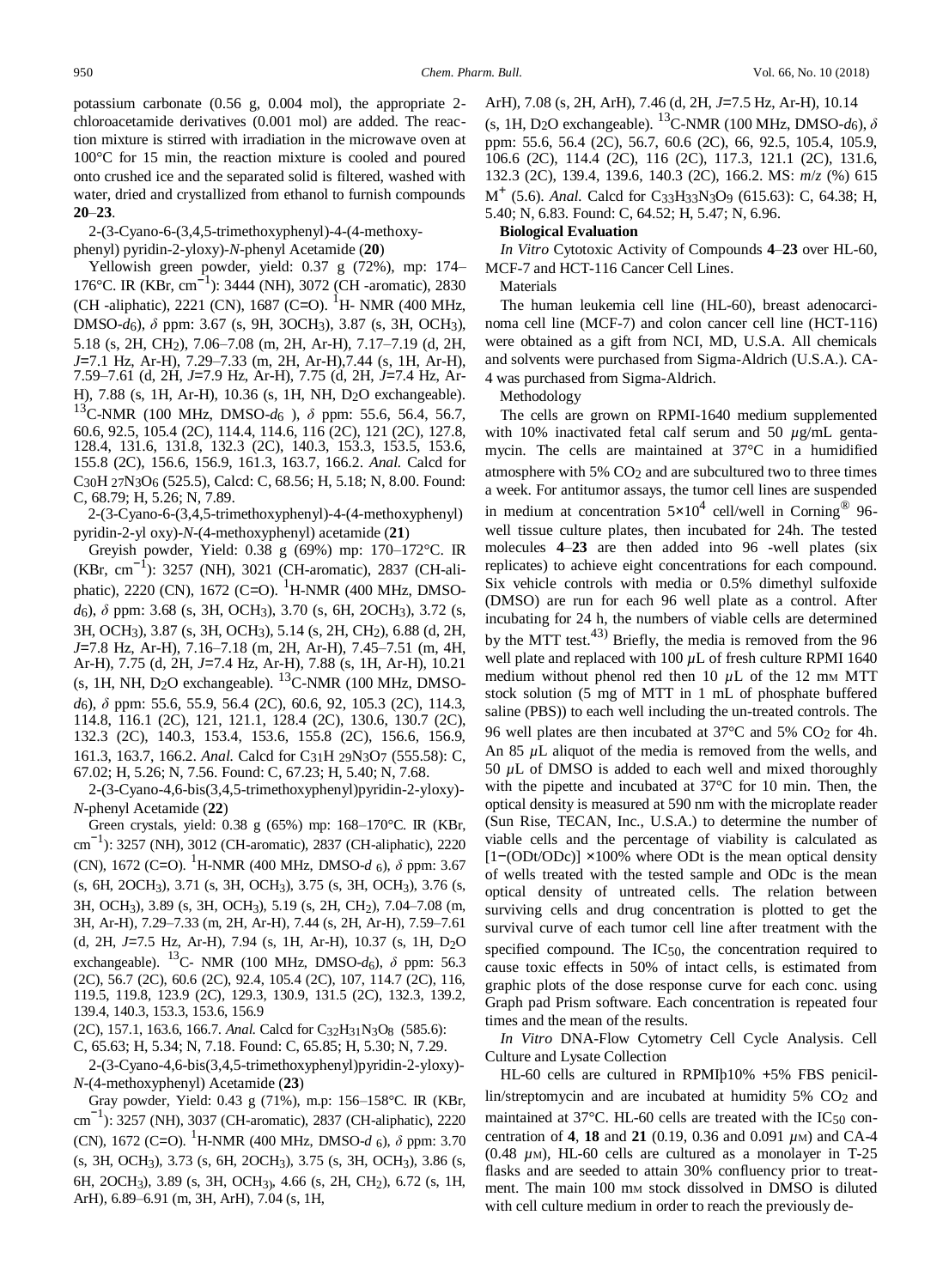termined IC50 concentration of each of the three preparations. After 24h of treatment with **4**, **18** and **21**, HL-60 cells are collected *via* trypsinization and centrifuged at 10000 rpm. The pellet is then rinsed with PBS and lysed in RIPA lysis buffer at 4°C for 45 min, then centrifuged at 14000 rpm for 20 min to remove the cellular debris. Cell lysates are then collected and stored at 80°C for later protein determination and immuno-assays. Cell lysates stained by propidium iodide and analyzed by flow cytometry using FACS caliber (Becton Dickinson). The experiment is repeated four times and the mean of the results are statistically analyzed. The cell cycle distributions are calculated using Cell-Quest software (Becton Dickinson, San Jose, CA, U.S.A.).

Apoptosis Analysis by Annexin V/PI Staining

HL-60 cells are seeded into each well of a 6-well plate and treated with compounds **4**, **18**, **21** and **CA**- **4** at the IC50 concentration for 24h. Staining was performed using FITC Annexin V Apoptosis Detection Kit II, BD Pharmingen (BD Biosciences, U.S.A.) according to the manufacturer protocol.<sup>19)</sup> Briefly, cells were washed with PBS at least three times, resuspended in 1x binding buffer, and FITC-conjugated an-nexin V and PI was added for 15 min in the dark. Samples were analyzed by a LSR-II flow cytometer (Becton-Dickinson, San Jose, CA, U.S.A.).

*In Vitro* Immunofluorescence Localization of Tubulin in HL-60 Cancer Cells

Slides of fixed HL- 60 cells after treatment with the tested compounds **4**, **18** and **21** are rinsed in three changes of PBS. Antigen retrieval step, by which the availability of the antigen for interaction with a specific antibody is maximized. Then, slides are directly transferred to pre-cooled antigen retrieval solution placed at 4°C for 5 min. Non-specific binding of the antibody is prevented by incubating the slides in blocking solution at 37°C for 30 min. Slides are then incubated for 30 min at 37°C with rabbit anti-human tubulin antibody (1 : 500) diluted with blocking solution. Excess antiserum was rinsed from the slide by immersing in cold buffer for two changes of 5–10 min each. Slides are then incubated at 37°C with goat FITC anti-rabbit immuno-globulin G (IgG) (1 : 2500) diluted with blocking solution. The slides are rinsed in the enzyme substrate till the color developed. Images are visualized using a fluorescence microscope (Axiostar Plus, Zeiss, Goettingen, Germany) equipped with image analyzer and digital camera (Power Shot A20, Canon, U.S.A.).

*In Vitro β*-Tubulin Polymerization. Inhibition Assay Materials

Enzyme linked immunosorbent assay (ELISA) using human *β*-tubulin assay kit (SEB870HU) obtained from (Cloud-Clone Corp. U.S.A.)<sup>16)</sup> is performed for some active compounds **4**, **6**, **11**, **13**, **18**, **21**, **23** and **CA**-**4** against HL 60 cancer cell line to measure the percentage inhibition of *β*-tubulin polymerization.

Methodology

HL-60 cell line is obtained from American Type Culture Collection, they are cultured using DMEM (Invitrogen/ Life Technologies) supplemented with 10% FBS (Hyclone), 10 mg/mL of insulin (Sigma), and 1% penicillin-streptomycin. Plate cells (cells density 1.2–1.8×10000 cells/well) in a vol-ume of 100 mL complete growth medium and 100 mL of the tested compounds per well in a 96-well plate for 18–24h before the enzyme assay for *β*-tubulin. The microtiter plate provided in this kit has been pre-coated with an antibody

specific to TUB*β*. Standards or samples are then added to the appropriate microtiter plate wells with a biotin-conjugated antibody specific to TUB*β*. Next, Avidin conjugated to horseradish peroxidase (HRP) is added to each microplate well and incubated. After TMB substrate solution is added, only those wells that contain TUB*β*, biotin-conjugated antibody and enzyme-conjugated Avidin will exhibit a change in color. The enzyme -substrate reaction is terminated by the addition of sulphuric acid solution and the color change is measured spectrophotometrically at a wavelength of 50 nm±10 nm. The concentration of TUB*β* in the samples is then determined by comparing the O.D. of the samples to the standard curve. Each experiment was repeated two times (Table 4).

*In Vitro* ELISA Immunoassay of Apoptosis Mediators. Materials

The levels of p53, Bax, Bcl-2, caspase-3 and survivin were assessed using ELISA colorimetric kits. All the procedures were performed according to the manufacturer's instructions, Sigma p53 ELISA Human (RAB0500).<sup>51)</sup> DRG<sup>®</sup> Human Bax ELISA (EIA-4487) Marburg, Germany.52) Bcl-2 ELISA Kit Invitrogen Corporation 1600 Faraday Avenue Carlsbad.<sup>53)</sup> Caspase-3 Invitrogen EIA kit Human (active) KHO1091 Invitrogen Corporation 1600 Faraday Avenue Carlsbad.<sup>54)</sup> Cloud clone Survivin (Active) eiakit, Cloud clone, Houston, U.S.A..<sup>55)</sup>

Methodology

The main principle of sandwich ELISA is the quantification of a specific protein through its containment in a sandwich of specific antibodies conjugated to the colorimetric TMB substrate, whose intensity is proportional to the protein quan-tity and is measured spectrophotometrically. The cell lysate is diluted 10 times, and 100 mL (50 mg protein) is added to the wells of separate micro titer plates for the ELISA kits that are precoated with primary antibodies specific to p53, Bax, Bcl-2, caspase-3, Survivin. A secondary biotin-linked anti-body specific to the protein captured by the primary antibody is added to bind the captured protein, forming a "sandwich" of specific antibodies around the desired protein in the cell lysate. The streptavidin- HRP complex is then used to bind the biotin-linked secondary antibody through its streptavidin por-tion. The HRP domain reacted with the added TMB substrate, forming a colored product that is measured at 450 nm by a plate reader (ChroMate-4300, FL, U.S.A.) after the reaction is terminated by the addition of stop solution.

**Acknowledgments** The authors thank Dr. Esam Rashwan, Head of the confirmatory diagnostic unit VACSERA-EGYPT, for carrying out the cytotoxicity screening. Authors thank for Dr. Enas. Ahmed Mohamed, associate professor of Anatomy and Embryology, Faculty of Medicine, Cairo University for carrying out tubulin immunofluorescence assay.

**Conflict of Interest** The authors declare no conflict of interest.

#### **References**

- 1) [Fitzmaurice C., Dicker D., Pain A., Hamavid H., Moradi-Lakeh M.,](http://dx.doi.org/10.1001/jamaoncol.2015.0735) [MacIntyre M. F., Hamadeh R. R.,](http://dx.doi.org/10.1001/jamaoncol.2015.0735) *JAMA Oncol*, **1**, 505–527 (2015).
- *2)* [Akinduro O., Weber T. S., Ang H., Haltalli M. L. R., Ruivo N.,](http://dx.doi.org/10.1038/s41467-017-02376-5) [Duarte](http://dx.doi.org/10.1038/s41467-017-02376-5)  [D., Rashidi N. M., Hawkins E. D., Duffy K. R., Celso C. L.,](http://dx.doi.org/10.1038/s41467-017-02376-5) *[Nat.](http://dx.doi.org/10.1038/s41467-017-02376-5)  Commun.*, **9**[, 519 \(2018\).](http://dx.doi.org/10.1038/s41467-017-02376-5)